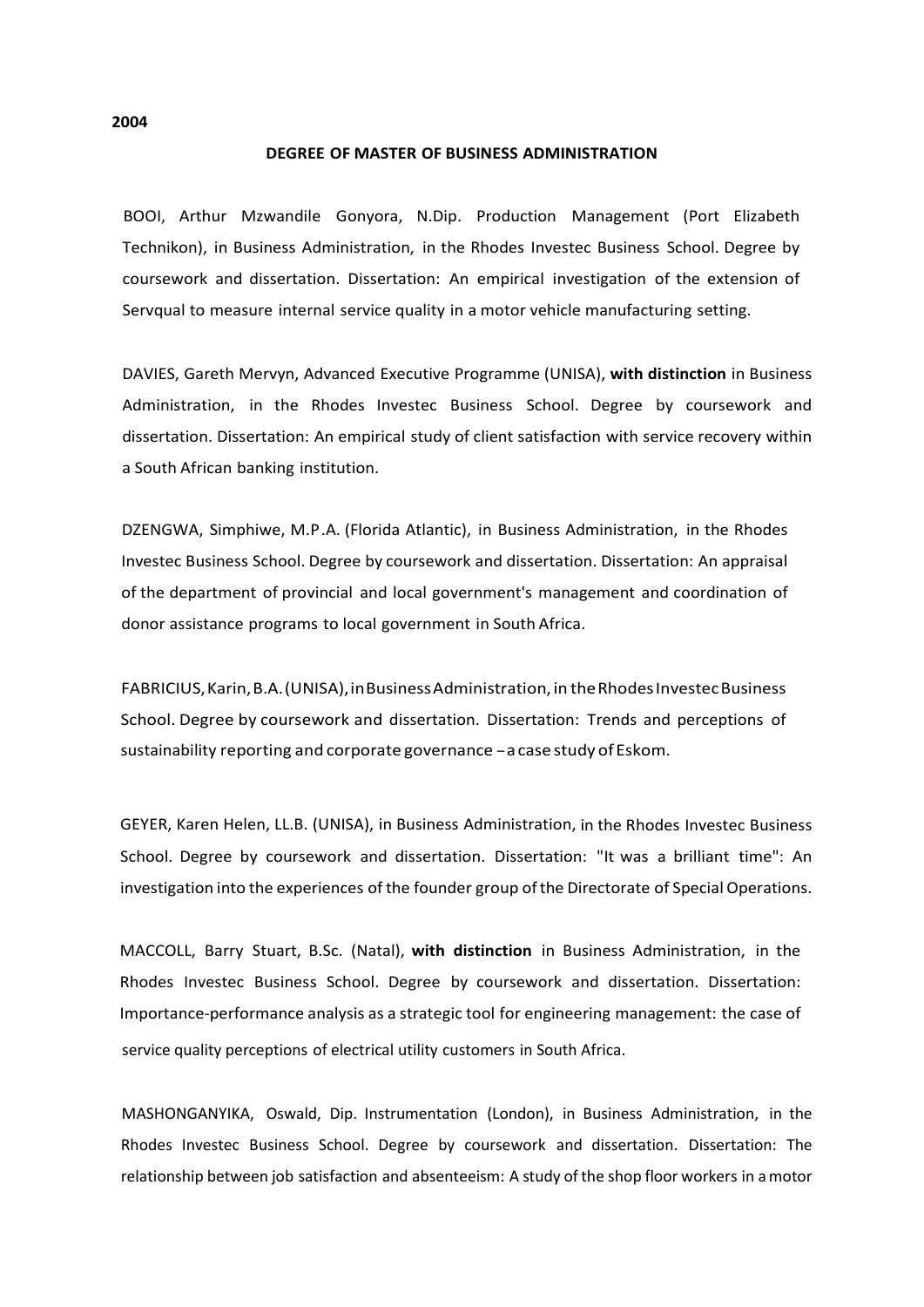manufacturing plant.

MONA, Nomkhita Princess, M.A. (Port Elizabeth), in Business Administration, in the Rhodes Investec Business School. Degree by coursework and dissertation. Dissertation: An assessment of the capability of the Eastern Cape Tourism Board to cope with change.

NYOKA, Zanele, B.Sc. (Fort Hare), in Business Administration, in the Rhodes Investec Business School. Degree by coursework and dissertation. Dissertation: "The impact of smart cards on the economic behaviour of South African rural pensioners".

PALMER, Lydia, B.Com. (Rhodes), in Business Administration, in the Rhodes Investec Business School. Degree by coursework and dissertation. Dissertation: An evaluation of "on-line" banking web sites in South Africa to determine essential design criteria.

VLOK, Daniel, B.A. (Hans) (Port Elizabeth), in Business Administration, in the Rhodes Investec Business School. Degree by coursework and dissertation. Dissertation: An assessment of the knowledge processing environment in an organisation- a case study.

## **2005**

# **DEGREE OF MASTER OF BUSINESS ADMINISTRATION**

ANDREW, Craig Bruce, B.A. (Hons), H.D.E. (Rhodes), in Business Administration, in the Rhodes Investec Business School. Degree by coursework and dissertation. Dissertation: Strategic leadership within the Duke of Edinburgh's International Award Association between 1988 and 2004.

FARREN, Sean Michael, I.M.M., in Business Administration, in the Rhodes Investec Business School. Degree by coursework and dissertation. Dissertation: An evaluation of whether the management practices of four companies (representing the printing industry in Bulawayo, Zimbabwe) have affected their profitability and success in the period <sup>2003</sup> -2004.

GIBSON-TESSENDORF, Jacoba Cornelia, N.H.Dip. Fashion (Vaal Triangle Tech.), in Business Administration, in the Rhodes Investec Business School. Degree by coursework and dissertation. Dissertation: An exploration of the role of uniforms in embedding and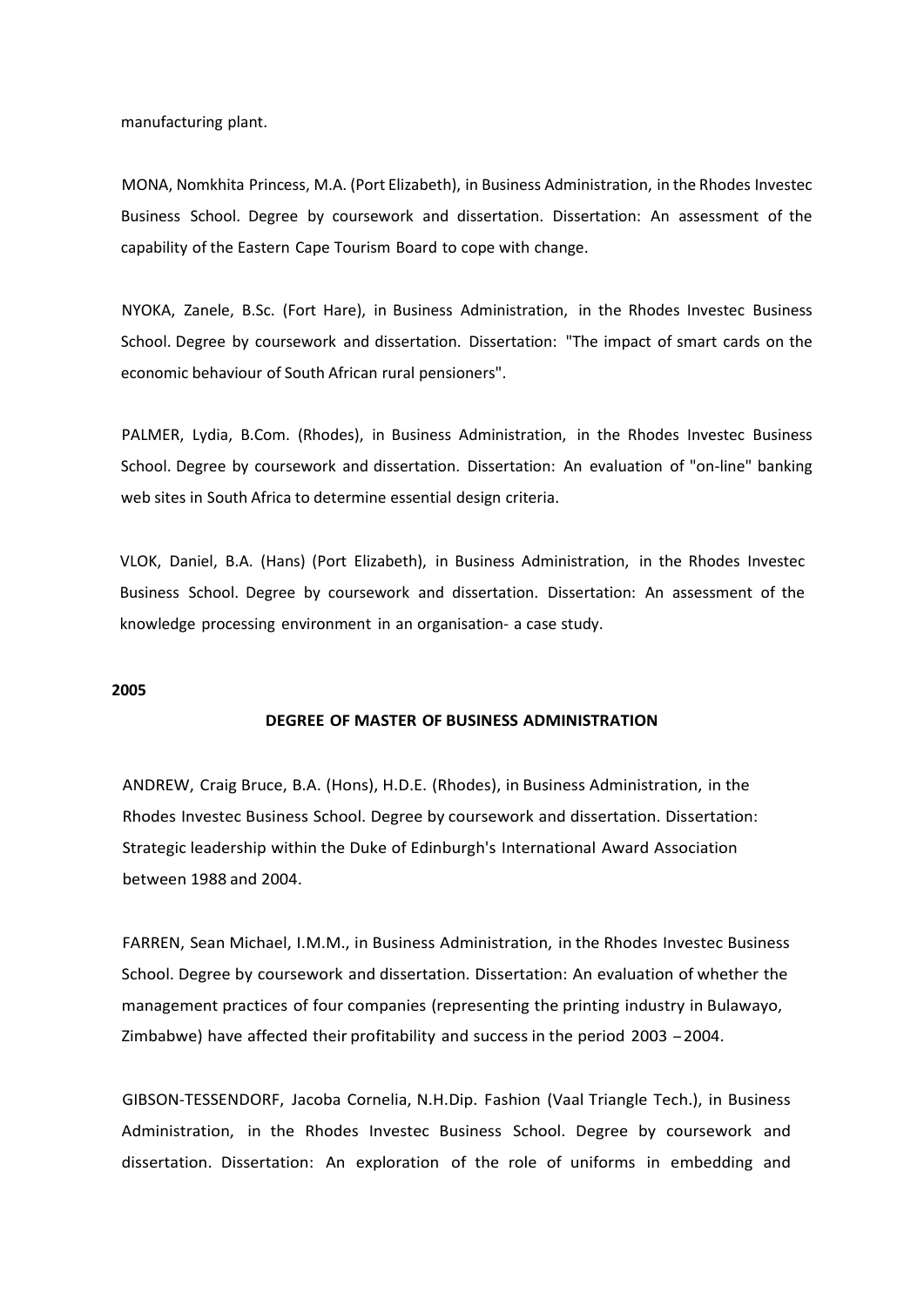transmitting organisational culture.

KNIPE, Andrew Kenneth, N.Dip. Forestry (PET), Dip. Financial and Management Investments (UNISA), in Business Administration, in the Rhodes Investec Business School. Degree by coursework and dissertation. Dissertation: The development of independent contractors within the Working for Water programme over a twenty- four month period: a programme evaluation, Western Region, Eastern Cape.

LEFUTSO, David, B.Com. (WITS), in Business Administration, in the Rhodes Investec Business School. Degree by coursework and dissertation. Dissertation: A study of current and potential future commuter transportation requirements in Kagiso township.

MAKAPELA, Nobuntu Unathi Benedicta, B.A. (UWC), B.A. (Hons) (UPE), in Business Administration, in the Rhodes Investec Business School. Degree by coursework and dissertation. Dissertation: A critical evaluation of the preferential procurement strategy and enterprise development strategy of a major motor manufacturer in the Eastern Cape.

NAIDOO, Desalin Rajoo, N.H.Dip. Mechanical Engineering (Peninsula Tech.), in Business Administration, in the Rhodes Investec Business School. Degree by coursework and dissertation. Dissertation: A critical investigation of plant organisation to improve the production process of Mercedes-Benz commercial vehicles in South Africa (January 2004- September 2004).

SAMUEL, Glen Oscar, in Business Administration, in the Rhodes Investec Business School. Degree by coursework and dissertation. Dissertation: The relationship between leadership and internal customer satisfaction within a motor manufacturing company in Gauteng.

UPFOLD, Christopher Tennant, Dip. Small Bus. Mngt (Damelin), in Business Administration, in the Rhodes Investec Business School. Degree by coursework and dissertation. Dissertation: An investigation of information security in small and medium enterprises (SME's) in the Eastern Cape.

WHITTINGTON-JONES, Alexandra Gaye, B.Com. (Rhodes), B.Com. (Hons) (Natal), **with distinction in** Business Administration, in the Rhodes Investec Business School. Degree by coursework and dissertation. Dissertation: The development and implementation of a performance management system: a case study.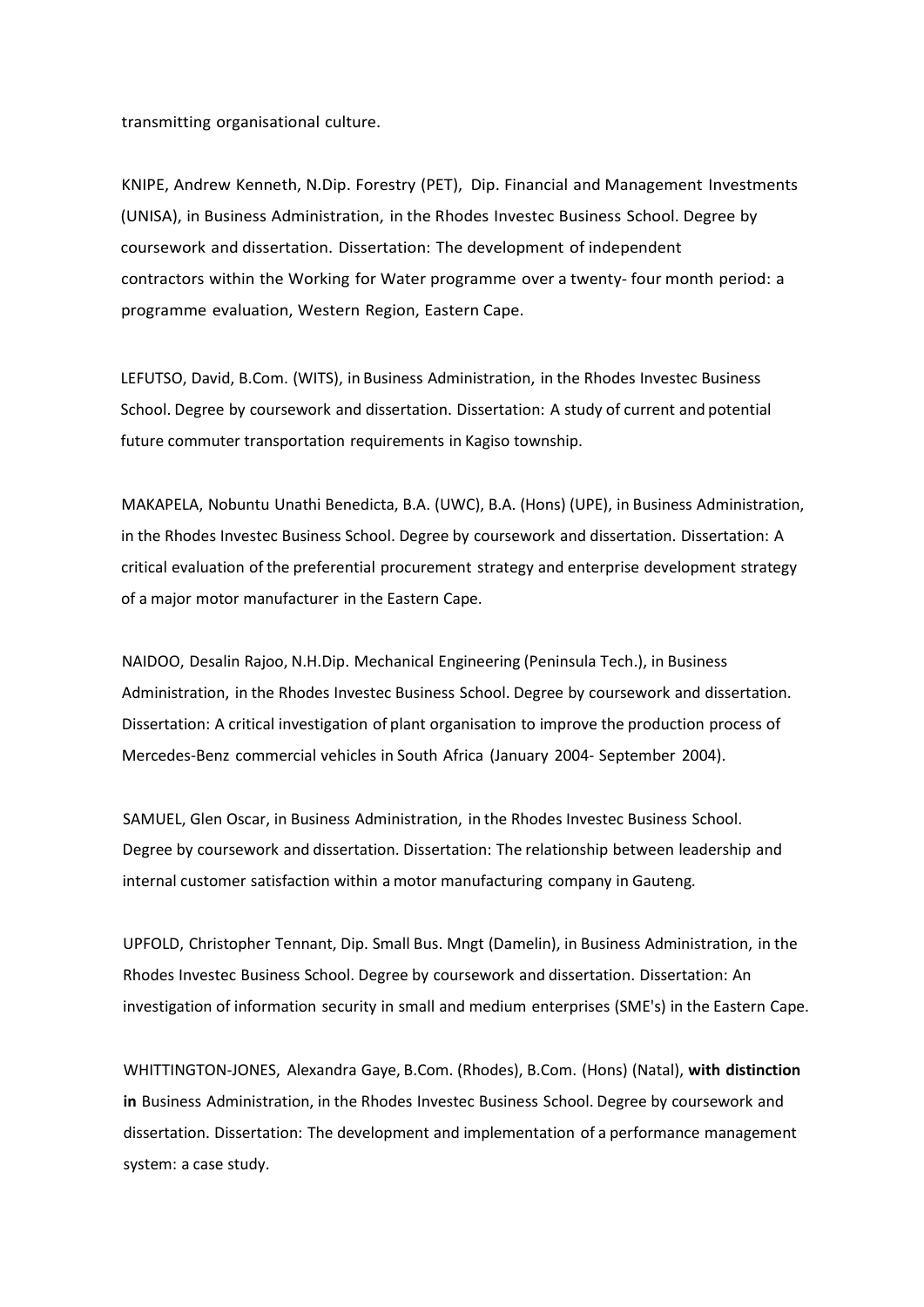**2006**

#### **DEGREE OF MASTER OF BUSINESS ADMINISTRATION**

BENINGFIELD Peri Guy, B.Com. LL.B. (Rhodes), LL.M. (UCT), in Business Administration in the Rhodes. Investec Business School. Degree by coursework and thesis. Thesis: Leading strategic change. Driving the transformation o n the provision of legal services to the Eastern Cape provincial government.

FRANSE, Ricardo, B.Com. (UNISA), in Business Administration in the Rhodes Investec Business School. Degree by coursework and thesis. Thesis: The response of an original equipment manufacturer to the motor industry development programme: a case study.

MAY, Jonathan Paul, B.Tech. (P.E.Tech.), in Business Administration in the Rhodes Investec Business School. Degree by coursework and thesis. Thesis: An understanding of corporate social investment within the context of the Sappi Forest Products Division in South Africa

MQUQU, Harvest Mpumzi, Nat.Dip.Med.Tech. in Business Administration, in the Rhodes Investec Business School. Degree by coursework and thesis. Thesis: A survey of customer satisfaction expectations and perceptions as a measure of service quality in SANBS

TABENI, Mvelo, B.Com. (Hons) (Vista), in Business Administration in the Rhodes Investec Business School. Degree by coursework and thesis. Thesis: The Impact of inbound logistics activities on the operational performance of the postal services organization in South Africa.

WILLIAMS, Quinton Walter, B.Soc.Sc. (Hons) (Rhodes), M.A. (UP), in Business Administration, in the Rhodes Investec Business School. Degree by coursework and thesis. Thesis: Implementing performance management at local government level in South Africa: A case study on the impact of organizational culture.

**2007**

## **DEGREE OF MASTER OF BUSINESS ADMINISTRATION**

FERREIRA, Adrian, F.D.E. (Pretoria), B.Com. (UNISA), in Business Administration, in the Rhodes Investec Business School. Degree by coursework and thesis. Thesis: An exploration of contextual implications of sustainable development and its prevailing applications for South African mining industries -the balanced bottom line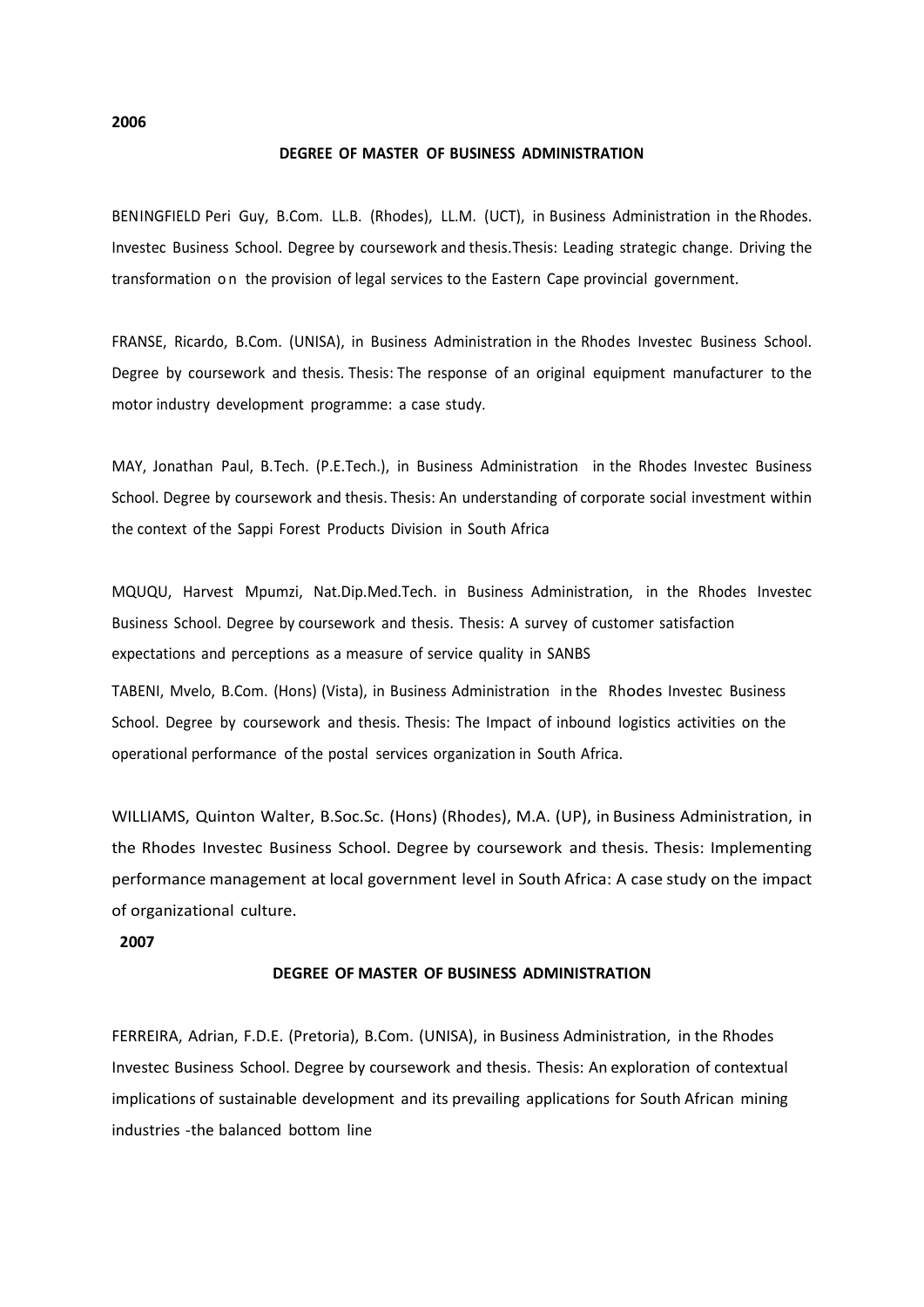L'ANGE lain Norman, Dip.Th. (StPaul's), B.Th. (Hons), PhD (Rhodes), in Business Administration, in the Rhodes Investec Business School. Degree by coursework and thesis. Thesis: An evaluation of the ownership, value drivers and market response to selected Black Economic Empowerment deals in South Africa.

LONG, Allan, N.D. (P.E. Tech.), in Business Administration, in the Rhodes Investec Business School. Degree by coursework and thesis. Thesis: The relationship between individual needs and the choice of incentive schemes in the South African Breweries.

NGATIA, Samuel Ndiritu, CPA (Kenya Accountants and Secretaries), ACI Settlements Certificate (Financial Markets Association), in Business Administration, in the Rhodes Investec Business School. Degree by coursework and thesis. Thesis: The influence of Micro-Finance Institutions (MFis) on micro and small enterprises (MSEs) in Kenya.

NGWADLA, Xolisa Joseph, M.Sc. Agric. (Fort Hare), in Business Administration, in the Rhodes Investec Business School. Degree by coursework and thesis. Thesis: An evaluation of building sustainability considerations in South Africa: A case of the SAIAB building.

NOMPULA, Thami Ignatius, M.Sc (Wits), in Business Administration, in the Rhodes Investec Business School. Degree by coursework and thesis. Thesis: An exploratory survey of the factors that influence the retention of knowledge workers at the National Energy Regulator of South Africa.

NYENGANE, Hutton Mongezi, N.H.D. (P.E. Tech.), in Business Administration, in the Rhodes Investec Business School. Degree by coursework and thesis. The relationship between leadership style and employee commitment: An exploratory study in an electricity utility of South Africa.

POTGIETER, Diane Lea, in Business Administration, in the Rhodes Investec Business School. Degree by coursework and thesis. Thesis: Competitive strategies and entry strategies of low cost airline incumbent: 1Time airline.

RAFFERTY Kevin Lee, H.D.E., B.Sc. (WITS), in Business Administration, **with distinction,** in the Rhodes Investec Business School. Degree by coursework and thesis. Thesis: An investigation of the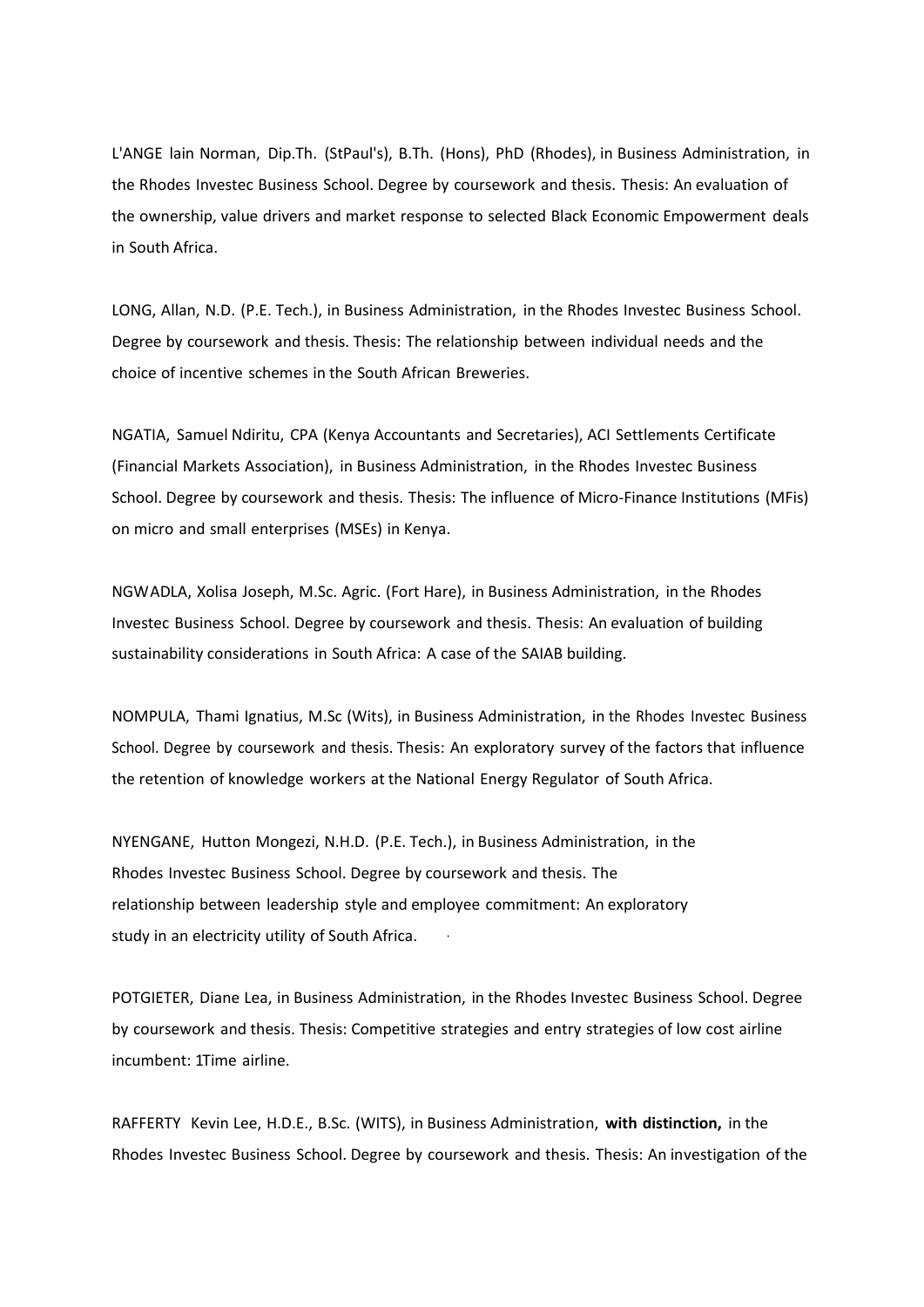response of entities in the South African JSE ICT sector 111 2005 to environmental sustainability reporting.

VENTERS, BruceRussellAinsley,Dip.Agriculture (Cedara),inBusiness Administration, inthe RhodesInvestecBusiness School.Degreeby coursework andthesis.Thesis:Opportunitiesforecoefficiency at Sununerpride Foods Ltd- apineapple processing factory.

#### **2008**

#### **DEGREE OF MASTER OF BUSINESS ADMINISTRATION**

BLESKE, Adrian Larry, B.Com. (Rhodes), in Business Administration, in the Rhodes Investec Business School. Degree by coursework and thesis. Thesis: The antecedents of customer satisfaction in a financial institution: A qualitative study.

CORNELIUS, Andre Gen1t, in Business Administration, in the Rhodes Investec Business School. Degree by coursework and thesis. Thesis: The value of the middleman in the supply chain of South African tyre production.

LUKE, Gary Joseph, M.Sc. (Rhodes), in Business Administration, in the Rhodes Investec Business School. Degree by coursework and thesis. Thesis: An assessment of the service quality expectations and perceptions of the patients of Awali Hospital in the Kingdom of Bahrain.

MDLOKOVI, Lulama Reuben, B.Sc. (Hons) (Rhodes), in Business Administration, in the Rhodes Investec Business School. Degree by coursework and thesis. Thesis: An evaluation of the process and impact of outsourcing Information Technology (IT) services by Easten1 Cape Treasury Department (ECTD) to the State Information Technology Agency (SITA).

MNIKI, Claribel Pumzile, M.Ed. (Rhodes), in Business Administration, in the Rhodes Investec Business School. Degree by coursework and thesis. Thesis: An analysis of the implementation of sustainability principles in Buffalo City Municipality.

NGCELWANE, Mnikeli Jackson, B.Tech. (P.E. Technikon), in Business Administration, in the Rhodes Investec Business School. Degree by coursework and thesis. Thesis: A critical assessment of the implementation of perfon11ance management within top management of Nelson Mandela Bay Municipality, and an approach of cascading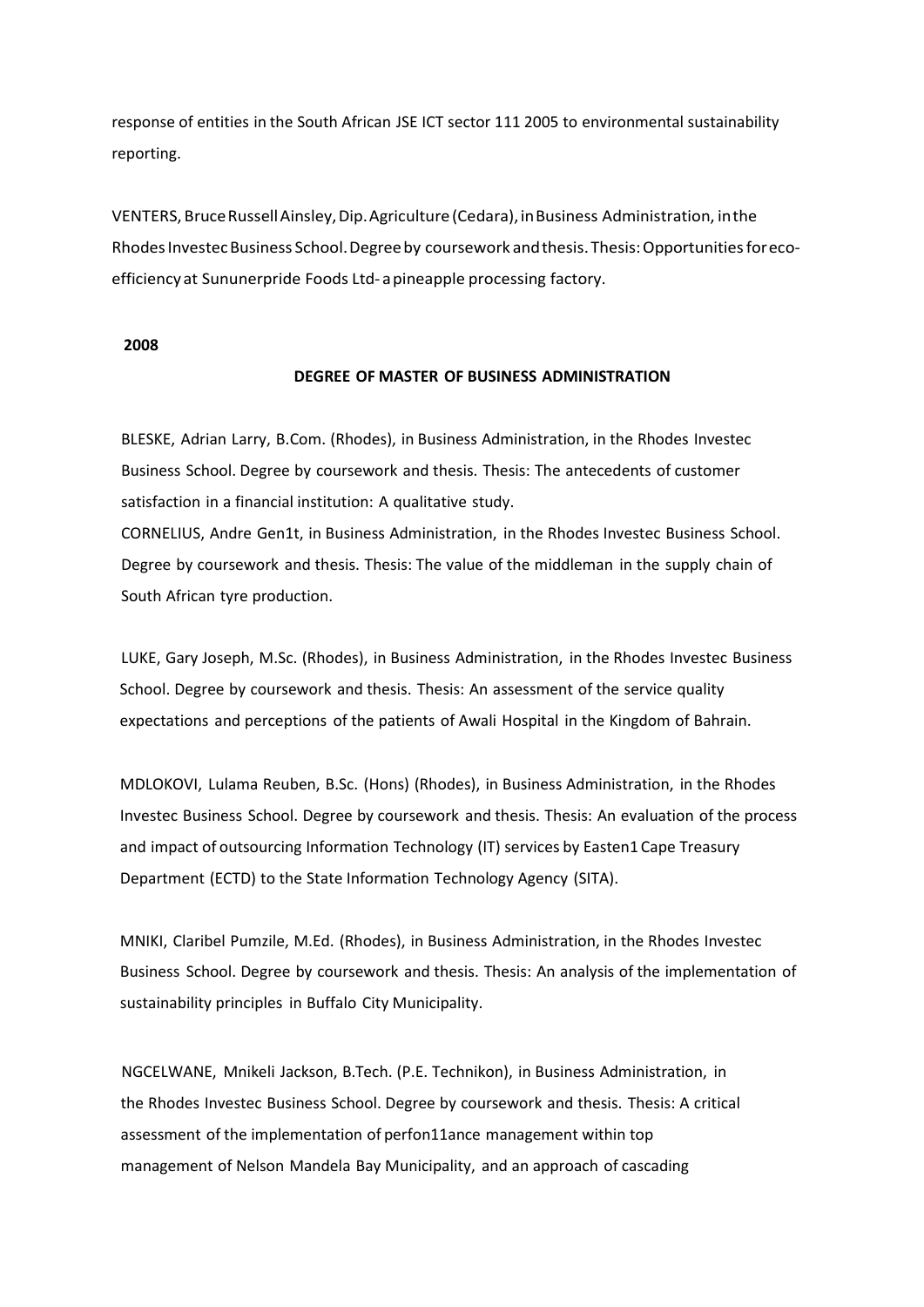performance management to all levels of staff.

NYAMA, Cynthia, B.Sc. (Larenstein College of Agriculture), in Business Administration, in the Rhodes Investec Business School. Degree by coursework and thesis. Thesis: Investigating aspects of corporate citizenship on private game farm: The case of Mtshelezi Game Reserve in Makana Municipality, Eastern Cape Province.

SCHEPERS, Deborah Christine, B.F.A. (Rhodes), in Business Administration, in the Rhodes Investec Business School. Degree by coursework and thesis. Thesis: An investigation into the effect of corporate philanthropy on staff wellbeing at a small company in the South African marketing indust1y.

STOLTZ, Tania, B.Tech. (Tshwane), in Business Administration, in the Rhodes Investec Business School. Degree by coursework and thesis. Thesis: Action research on leadership style and relationships in an East London law firm.

WILSON, Craig Michael, B.Com. (Hons) (Port Elizabeth), in Business Administration, **with distinction,** in the Rhodes Investec Business School. Degree by coursework and thesis. Thesis: Barriers and drivers to the implementation of the "Clean Development Mechanism" within the Nelson Mandela Bay Municipality: A case study.

#### **2009**

#### **DEGREE OF MASTER OF BUSINESS ADMINISTRATION**

FOURIE, Dawie, PG.Dip. Media Management (Rhodes), in Business Administration, in the Rhodes Investec Business School. Degree by coursework and thesis. Thesis: An examination of an incentive system to maximize performance in an automobile manufacturing environment.

HELMUTH, Angelo Rowen, Nat.Dip. (PE Technikon), in Business Administration, in the Rhodes Investec Business School. Degree by coursework and thesis. Thesis: Economic diversification of a mining town: A case study of Oranjemund.

KOYANA, Gwyneth Puseletso, B.Proc., LL.B. (Natal), in Business Administration, in the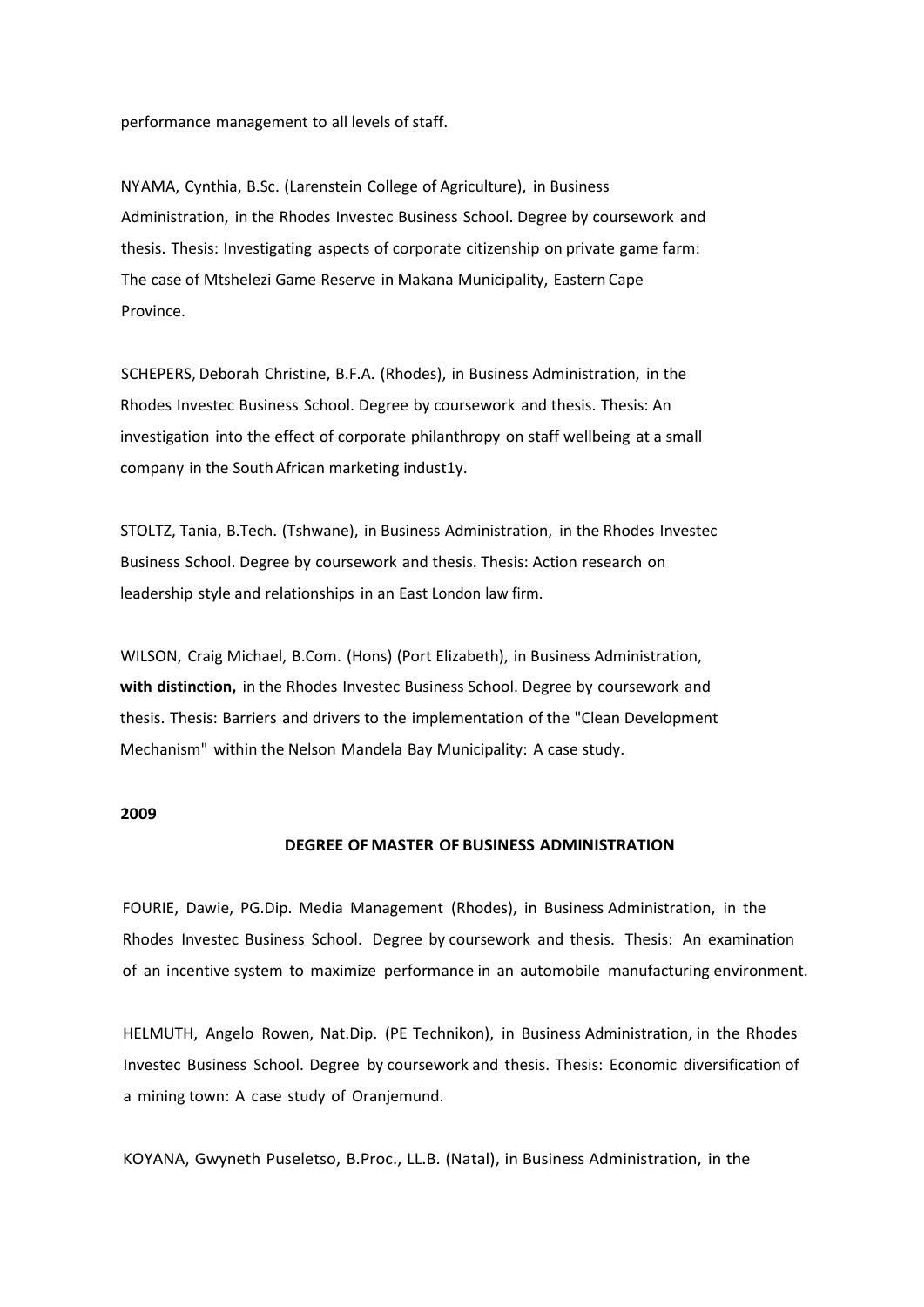Rhodes Investec Business School. Degree by coursework and thesis. Thesis: A case study of strategy implementation at a major Eastern Cape component supplier company in the automotive industry.

MALULEKE, Yinywane Leon, in Business Administration, in the Rhodes Investec Business School. Degree by coursework and thesis. Thesis: Evaluation of an implemented quality management system (QMS) at one of the South African government departments: Employee perceptions of the effect of the QMS intervention.

MUNGONGE, Goliath, in Business Administration, in the Rhodes Investec Business School. Degree by coursework and thesis. Thesis: A case study of strategic leadership in the creation and development of a privately owned newspaper in Zambia.

NOMPOZOLO, Nikiwe Nomapelo, M.B., Ch.B. (MEDUNSA), in Business Adminstration, in the Rhodes Investec Business School. Degree by coursework and thesis. Thesis: The value of shared corporate services in improving patient care.

PETRUS, Henry George, B.A. (UWC), in Business Adminstration, in the Rhodes Investec Business School. Degree by coursework and thesis. Thesis: An investigation into causes of success and failure of small businesses sponsored by the Department of Social Development.

PITTORINO, Leonardo Andres, in Business Administration, **with distinction,** in the Rhodes Investec Business School. Degree by coursework and thesis. Thesis: The relationship between culture, commitment and performance in a South African electricity utility.

QWESHA, Babalwa, in Business Administration, in the Rhodes Investec Business School. Degree by coursework and thesis. Thesis: Restructuring of the Port Elizabeth hospital complex: A perspective from the planned management approach.

SAMKANGE, Tichaona, Nat. Dip. (Harare Polytechnic), in Business Administration, in the Rhodes Investec Business School. Degree by coursework and thesis. Thesis: An evaluation of the brand campus concept implemented at Mercedes-Benz South Africa: A case study.

SAUNDERS, John, B.Sc. (UPE), in Business Adminstration, in the Rhodes Investec Business School.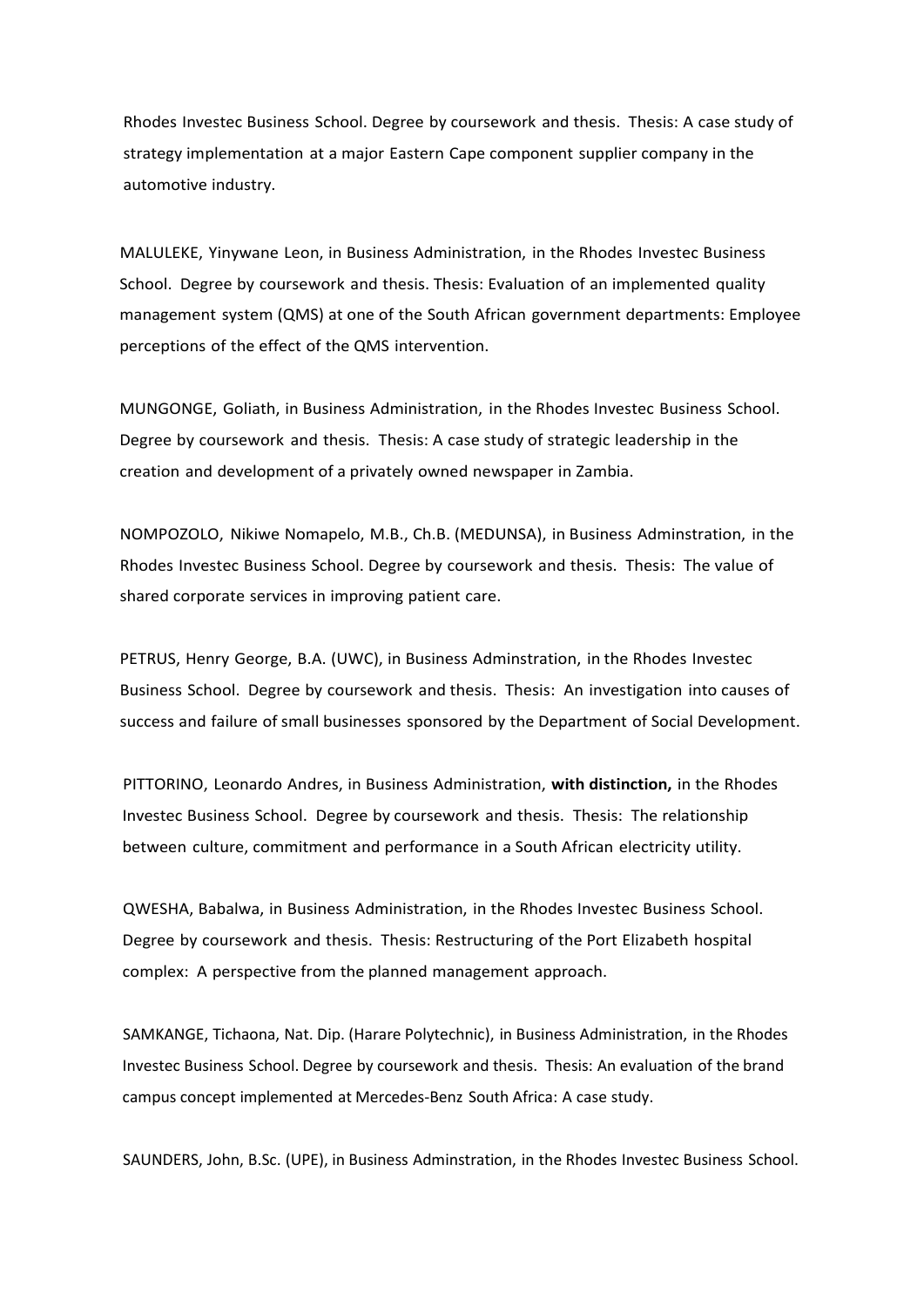Degree by coursework and thesis. Thesis: An assessment of the relationship between organizational climate and organizational conmlitment within the IT department of a telecommunications company.

WARD, Philip Henry, B.Soc.Sc. (UCT), B.Proc., PG.Cert.Ad.Tax (UNISA), in Business Administration, in the Rhodes Investec Business School. Degree by coursework and thesis. Thesis: The relationship between innovation and leardership in First National Bank of South Africa.

WATKINS, Deidre Ann, B.A. (Hons), M.Sc. (Rhodes), in Business Administration, in the Rhodes Investec Business School. Degree by coursework and thesis. Thesis: An assessment of the environmental compliance monitoring capacity of the Department of Minerals and Energy, Eastern Cape.

## **2010**

# **DEGREE OF MASTER OF BUSINESS ADMINISTRATION**

BANDA, Musale Hamangaba, B.A. (Zambia), in Business Administration, **with distinction,** in the Rhodes Investec Business School. Degree by coursework and thesis. Thesis: A critical analysis of the management of climate change risk among short-term users in South Africa: Evidence from company annual reports.

BOSCH, Colin Andre, in Business Administration, in the Rhodes Investec Business School. Degree by coursework and thesis. Thesis: An evaluation of the quality of service delivery of the East London public transport commuter rail service provider (operated by Metrorail).

BURGESS, Roberta Patricia, M.Sc. (Wake Forest University), in Business Administration, in the Rhodes Investec Business School. Degree by coursework and thesis. Thesis: Goat production in the Northern Cape: What are the impacts of farmer training? CHAMBERS, Tracy Laura, in Business Administration, in the Rhodes Investec Business School. Degree by coursework and thesis. Thesis: The value of a Rhodes University degree and securing employment.

DUMA, Thobile, M.Sc. (Engineering) (Durban-Westville), in Business Administration, in the Rhodes Investec Business School. Degree by coursework and thesis. Thesis: The relationship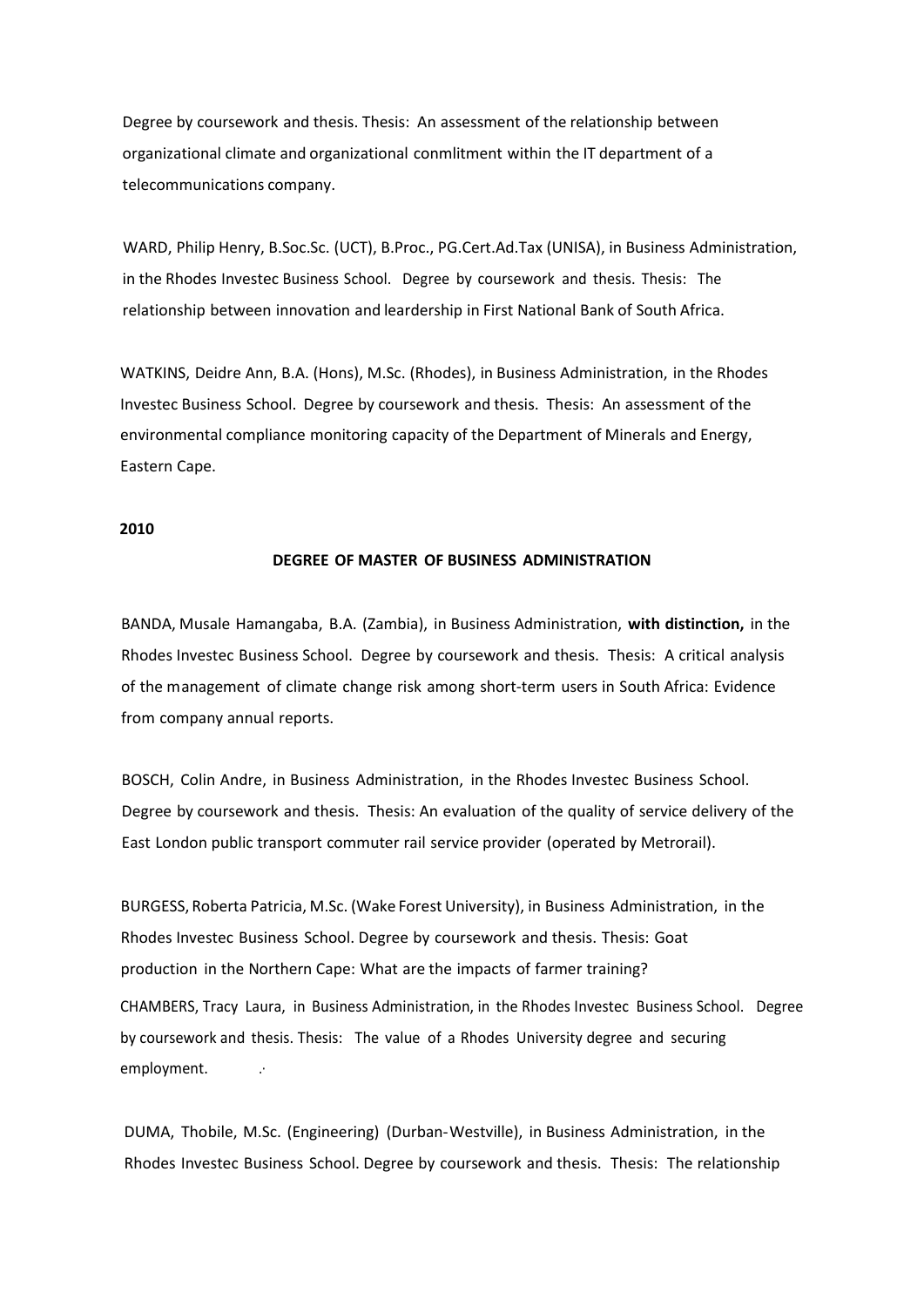between leadership style and employee engagement in Sasol Gas, South Africa.

JACOBS, Phillip Andrew Hermann, M.Sc. (UFS), in Business Administration, **with distinction,** in the Rhodes Investec Business School. Degree by coursework and thesis. Thesis: The identification and evaluation of key sustainable development indicators and the development of a conceptual decision-making model for capital investment within Gold Fields Limited (GFL).

MATHURA, Vikash, in Business Administration, in the Rhodes Investec Business School. Degree by coursework and thesis. Thesis: The influence of strategic leadership in an organisation. A case study: Ellerine Holdings Ltd.

MATUTOANE, Leanetse Paul, Nat.Dip (Vaal Tech), in Business Administration, in the Rhodes Investec Business School. Degree by coursework and thesis. Thesis: A siudy of employee satisfaction in two manufacturing facilities of General Motors South Africa.

ODURO-KWATENG, George, in Business Administration, in the Rhodes Investec Business School. Degree by coursework and thesis. Thesis: The evaluation of environmental reporting by listed South African banks.

SWANEPOEL, Sybel, B.Juris. (UPE), LL.B. (Vista), in Business Administration, in the Rhodes Investec Business School. Degree by coursework and thesis. Thesis: The relationship between organisational culture and financial performance: An exploratory study in a selected financial institution in South Africa.

WIENEKUS, Barend Willem, in Business Administration, in the Rhodes Investec Business School. Degree by coursework and thesis. Thesis: The characteristics and role of infom1alleadership in work groups: A South African perspective.

# **2011**

# **DEGREE OF MASTER O F BUSINESS A D M I N I S T R A T I O N**

DREWS, Rushda Ruth, B.A. (Hons) (Stell), in Business Administration; in the Rhodes Business School. Degree by coursework and thesis. Thesis: Where Leaders Learn: Constructions of leadership and leadership development at Rhodes University.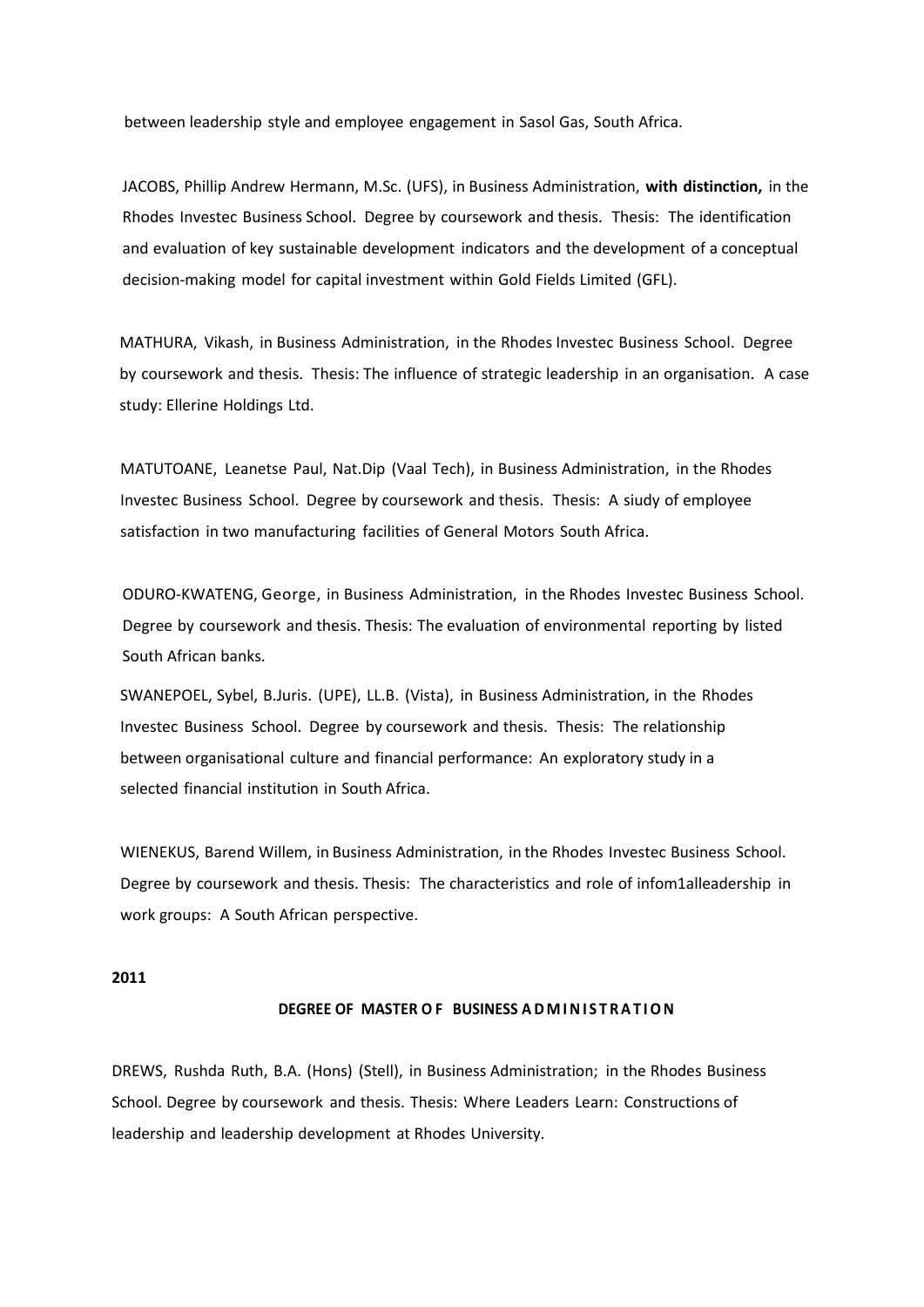DAVIDS, Mogamad Sadiek, Nat.Dip. (PE Technikon) in Business Administration, in the Rhodes Business School. Degree by coursework and thesis. Thesis: The role of strategic leadership in Coega Development Corporation: A case study:

ERLANK, Wayne Michael, Nat.Dip. (Technikon SA), in Business Administration, in the Rhodes Business School. Degree by coursework and thesis. Thesis: An Evaluation of the feasibility of obtaining payment for Ecosystem Services for the Baviaanskloof Nature Reserve.

GREWAR, Robert Gerald, B.A. (Hons) (Rhodes), in Business Administration, in the Rhodes Business School. Degree by coursework and thesis. Thesis: Exploring sustainability in maize farming in Western Mpumalanga: A multiple case study approach.

GREYLING, Letitia Maria, M.Sc. (Cape Town), M.Sc. (UJ) in Business Administration, in the Rhodes Business School. Degree by coursework and thesis. Thesis: Assessing sustainability integration of a business school through the development and use of a sustainability assessment tool: The case study of the MBA curriculum at Rhodes University's Business School.

JUSSA, Leman Abdulrazak B.B.A. (Zanzibar), in Business Administration in the Rhodes Business School. Degree by coursework and thesis. Thesis: An evaluation of the marketing and distribution channels of the Mzuzu Coffee Planters Cooperative Union (MZCPU): Malawi.

MBANJWA, Sibonelo Glenton, M.Ed. (Rhodes), in Business Administration in the Rhodes Business School. Degree by coursework and thesis. Thesis: the implementation of a performance management system in the Northern Cape Department of Environment and Nature Conservation.

MRARA, Masibulele Theophilus, in Business Administration, in the Rhodes Business School. Degree by coursework and thesis. Thesis: An investigation of turnover and retention factors of health professional staff within the Eastern Cape Department of Health.

MSOMI, Mzwandile William, B.Agric. (Hons) (Fort Hare), in Business Administration in the Rhodes Business School. Degree by coursework and thesis. Thesis: A survey of staff turnover and retention in the Eastern Cape Department of Agriculture Uld1ahlamba District.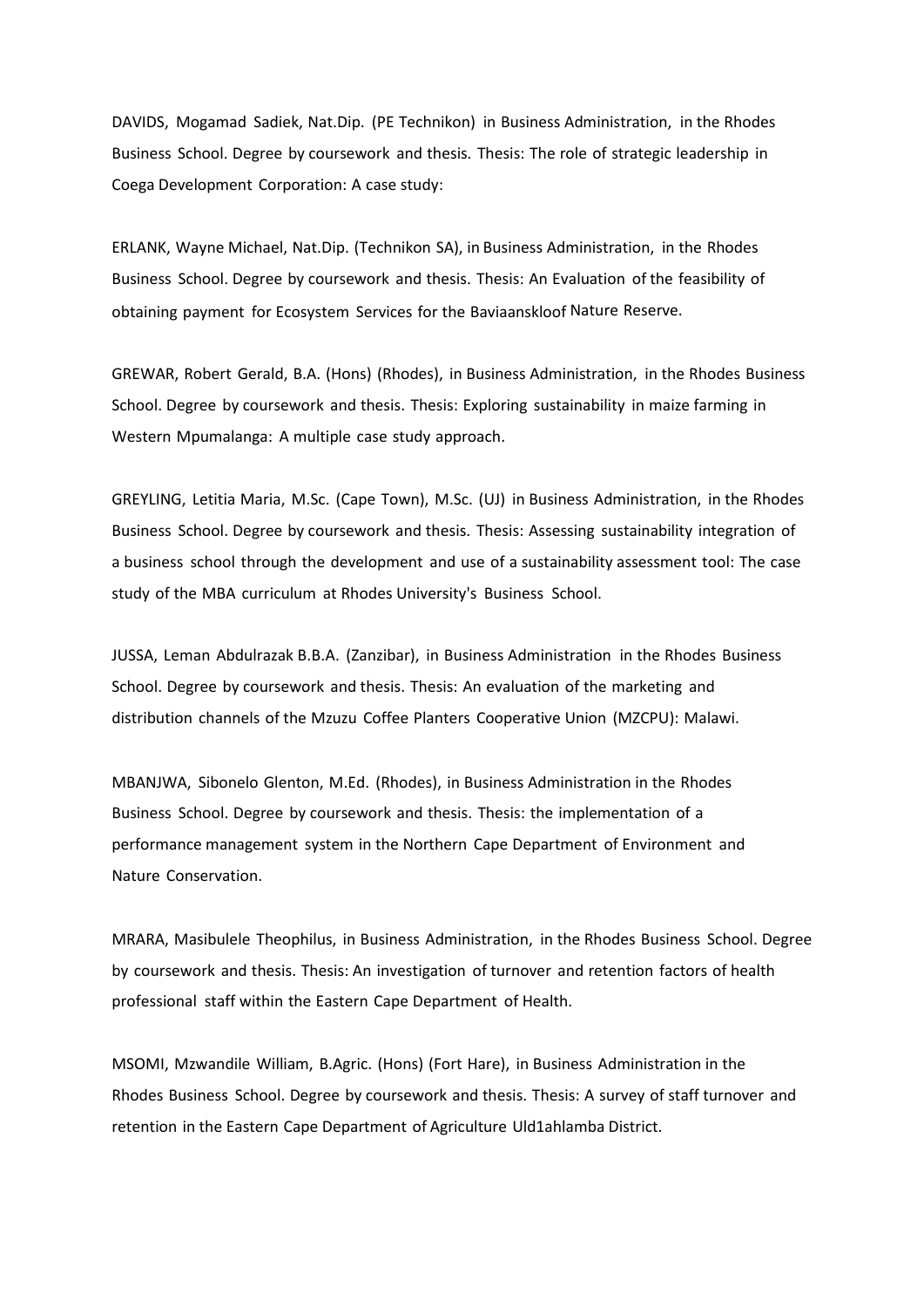MYOLI, Mncedi Eric, B.Com. (Hons) (VISTA) in Business Administration, in the Rhodes Business School. Degree by coursework and thesis. Thesis: A survey of customer satisfaction, expectations and perceptions as a measure of service quality in Eskom.

NOLTING Janine Marianne, L.LB. (Pretoria), in Business Administration, in the Rhodes Business School. Degree by coursework and thesis. Thesis: Proposed South African management framework for the implementation of the international convention for the control and management of ships' ballast water and sediments.

PILLAY, Jayalakshmi, Nat.Dip. (Damelin), in Business Administration, in the Rhodes Business School. Degree by coursework and thesis. Thesis: A case study of corporate social investment: Employing people with intellectual disabilities.

SANDLER,Jeanette Louise, B.Com. (Pretoria), in Business Administration, inthe Rhodes Business School. Degree by coursework and thesis. Thesis: A formative evaluation of the implementation process of the supply chain management policy framework m Eastern Cape Provincial Administration.

SCHMIDT, Jadon, B.Sc. (NMMU), in Business Administration in the Rhodes Business School. Degree by coursework and thesis. Thesis: The potential impact of diving charges on the demand for drvmg and the diving industry in the Aliwal Shoal Marine protected area: A pilot study.

SIAME, George . Chilengwe, B.Ed.(Zambia), inBusiness Administration in the Rhodes Business School.Degree by coursework and thesis. Thesis: Broadening the Tax Base: A case for the informal Real Estate sector in Zambia.

TOM , Lubabalo Alexander, B.Com. (Rhodes), in Business Administration, i n the Rhodes Business School. Degree by coursework and thesis. Thesis: A case study of the strategic leadership displayed by Kevin Hedderwick at Famous Brands between 2004- 2009.

### **2012**

#### **DEGREEOFMASTEROFBUSINESS ADMINISTRATION**

BAKER, Roanne May, B.B.A. (UNISA), in Business Administration, in the Rhodes Business School.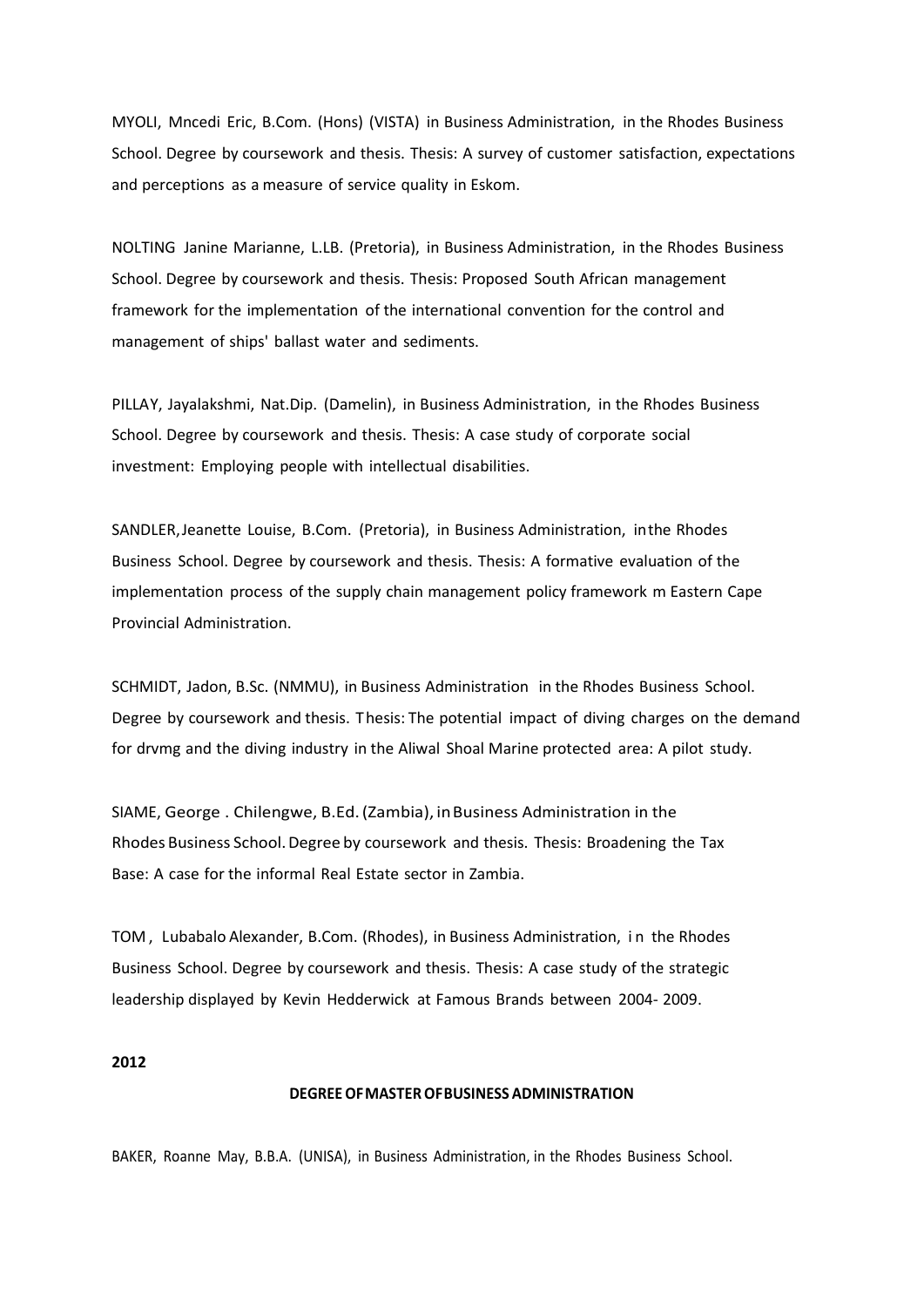Degree by coursework and thesis. Thesis: The barriers to clean energy: A South African investment perspective.

DLOVA, Mzwanele Roadwell, M.Agric. (Fort Hare), in Business Administration, in the Rhodes Business School. Degree by coursework and .thesis. Thesis: An investigation into constraints impacting on small, micro and medium enterprises (SMMEs) access to finance in Buffalo City Metropolitan Municipality.

GALO,.Luntu, M.B.Ch.B. (UCT), in Business Administration, in the Rhodes Business School. Degree by coursework and thesis. Thesis: Factors affecting staff satisfaction at an East London hospital complex.

WAK, Gerrit Werner, Nat.Dip. (PE Technikon), in Business Administration, in the Rhodes Business School. Degree by coursework and thesis. Thesis: Developing marine pollution awareness among new recruits at SAS Saldanha Naval Gymnasium: A training needs analysis.

MAKHOOANE, Stephen Malefane, in Business Administration, in the Rhodes Business School. Degree by coursework and thesis. Thesis: An investigation into fraud and corruption risk management policies and procedures at institutions of higher learning.

MTHEMBU, Bhekisisa Jacob, Dip. (SAIM), in Business Administration, in the Rhodes Business School. Degree by coursework and thesis. Thesis: The role of leadership in implementing service delivery initiatives: A case study of Buffalo City Municipality.

NAIDOO, Lavendra Gangayah, in Business Administration, in the Rhodes Business School. Degree by coursework and thesis. Thesis: The strategic alignment maturity of business and information technology in corporate strategy formulation and implementation at Volkswagen South Africa.

QUVILE, Nkosipendule, B.Sc. (Stell), in Business Administration, in the Rhodes Business School. Degree by coursework and thesis. Thesis: Evaluating the sustainable management of the state indigenous forests in the Eastern Cape Province.

RAJA, Sanjay Kanji, Diploma (Cambridge Tutorial College), in Business Administration, **with distinction,** in the Rhodes Business School. Degree by coursework and thesis. Thesis: Diagnosing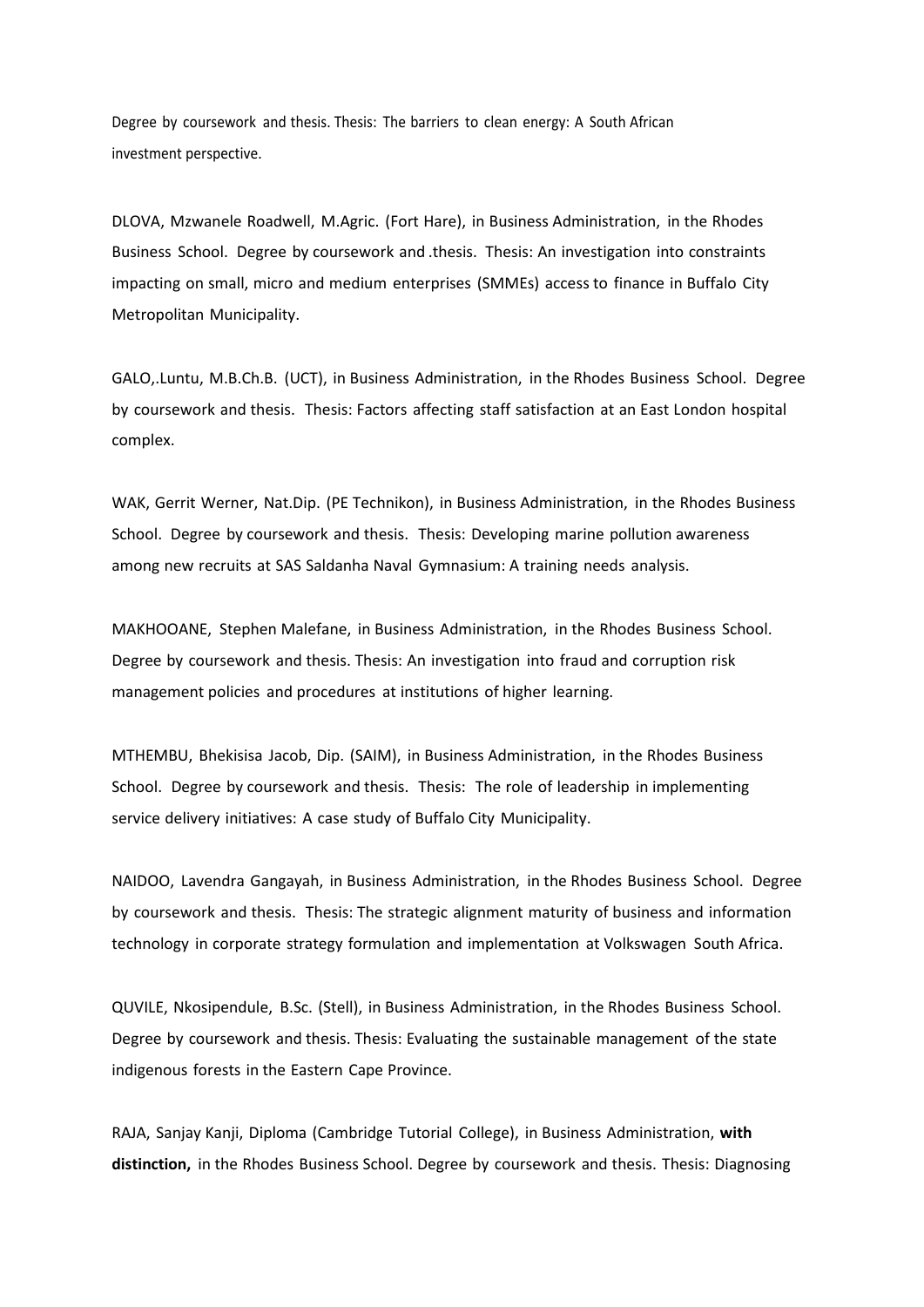organizational effectiveness in the tourism sector of Zanzibar.

SHILONGO, Johannes Angula, B.A. (Rhodes), in Business Administration, in the Rhodes Business School. Degree by coursework and thesis. Thesis: An evaluation of the organizational communication of a Performance Management System in the city of Windhoek.

VANHEERDEN, Garth William, M.Sc. (Rhodes), in Business Administration, in the Rhodes Business School. Degree by coursework and thesis. Thesis: Constraints to the implementation of a Market Development Approach to the delivery of Business Development Services within the Makana municipal area.

VAN HEERDEN, Vicky Hope, M.Sc. (Wits), in Business Administration, **with distinction,** in the Rhodes Business School. Degree by coursework and thesis. Thesis: Local government reform in Western Australia: A case study on change readiness.

WADDELL, Alda, B.Tech. (Pretoria), in Business Administration, in the Rhodes Business School. Degree by coursework and thesis. Thesis: An evaluation of a motor retail organisation's lead management system.

ZAULOCHNAYA-BROUWER, Irina Olegovna, B.Ed. (Kaluga State Pedagogical K.E. Tsiolkovsky University), in Business Administration, in the Rhodes Business School. Degree by coursework and thesis. Thesis: The praxis of responsible investment in South Africa: A holistic case study of evolution one fund.

## **2013**

#### **DEGREE OFMASTEROFBUSINESS ADMINISTRATION**

AKOH, Emmanuel Inalegwu, PG.Dip. Management (Ahmadu Bello), in Business Administration, in the Rhodes Business School. Degree by coursework and thesis. Thesis: Barriers to public participation in developmental projects: A Nigerian community perspective (case study of the Gbaran-Ubie oil and gas project).

BEDSER, Mark Bernard, Dip. Business Management (IAC), in Business Administration, **with distinction,**  in the Rhodes Business School. Degree by coursework and thesis. Thesis: An Assessment of change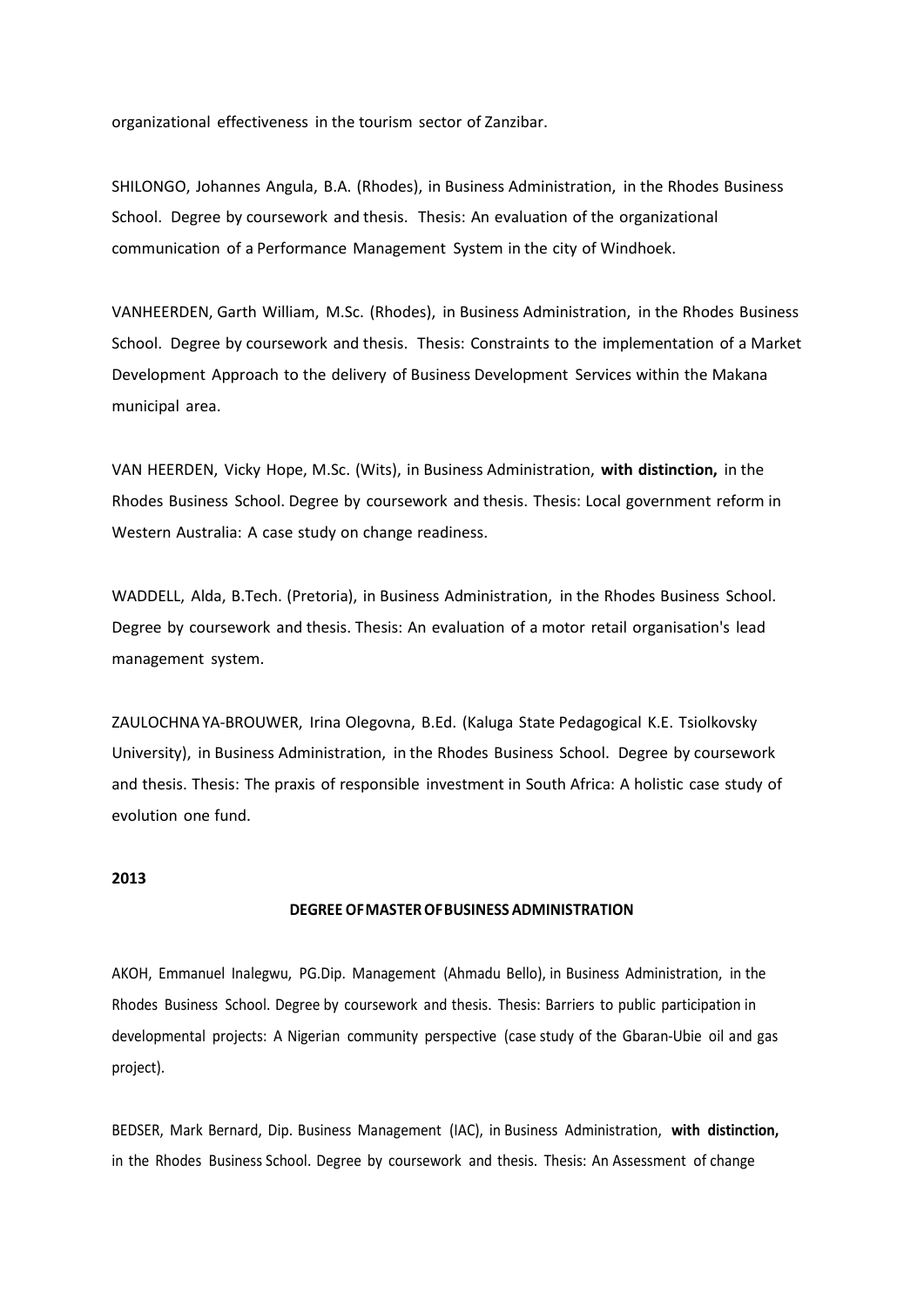readiness prior to significant organisational change.

BOOTH, Tara Loran, M.Sc. (Rhodes), in Business Administration, in the Rhodes Business School. Degree by coursework and thesis. Thesis: Evaluating social media participation for successful marketing and communication by selected private game reserves, Eastern Cape, South Africa.

CARR, Nathan Lars Armitage, L.LB. (Rhodes), in Business Administration, in the Rhodes Business School. Degree by coursework and thesis. Thesis: An exploratory study of the factors that influence the retention of managers in Small to Medium Business Enterprises.

JAVU, Mncedi Gladman, B.A. (l-Ions) (Fort Hare), in Business Administration, in the Rhodes Business School. Degree by coursework and thesis. Thesis: An evaluation of the Performance Management and Development system of the Eastern Cape Department of Health.

LETSITSI, Ezekiel Tebogo, B.Sc. (Rhodes), PG. Dip Enterprise Management (Rhodes), in Business Administration, in the Rhodes Business School. Degree by coursework and thesis. Thesis: Waste Management in the Pharmaceutical Industry -An Evaluation Report of Dr Reddy's Laboratories.

MFENYANA, Nondumiso Gloria, M.Phil. (Bergen), in Business Administration, in the Rhodes Business School. Degree by coursework and thesis. Thesis: An investigation into conditions that enable or constrain sustainable paper usage at Rhodes University.

MUTERO, Gabriel, B.Sc. (Zimbabwe), in Business Administration, in the Rhodes Business School. Degree by coursework and thesis. Thesis: Performance management of veterinarians: A case study of Veterinary Services in the Eastern Cape.

MYENI, Jabu Rejoice Gugu, M.Sc. (Newcastle upon Tyne), in Business Administration, in the Rhodes Business School. Degree by coursework and thesis. Thesis: How community participation and stakeholder involvement can improve recycling: An investigation of initiatives and opportunities in Simunye.

NKATSHA, Thembinkosi Sydney, in Business Administration, in the Rhodes Business School. Degree by coursework and thesis. Thesis: Analysis of the implementation of corporate level strategy in a South African furniture retailer.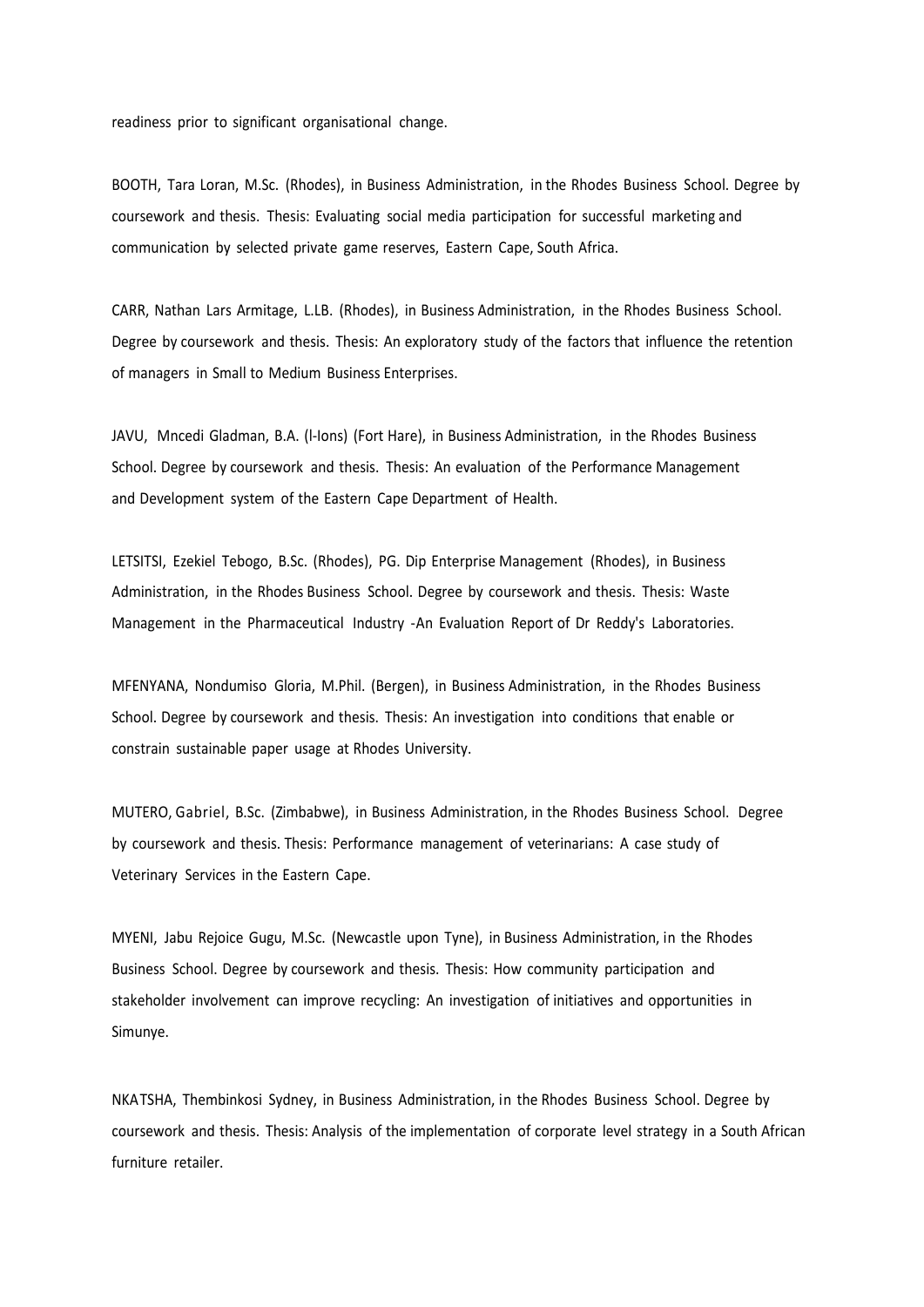RICHTER, Leonie, B.Com. (Hons) (UFS), inBusiness Administration, **with distinction,** in the Rhodes Business School. Degree by coursework andthesis. Thesis: The relationship between customer satisfaction and revenue: An empirical study within the corporate banking division of a South African bank.

SKEPE, Siphelo, B.Com. (Hons) (UNISA), in Business Administration, in the Rhodes Business School. Degree by coursework and thesis. Thesis: Evaluation ofthe applicability of Lewin's Force Field analysis in the implementation ofthe Financial Sector Charter at Standard Banlc

TALI, Patrick, B.Com. (Rhodes), in Business Administration, in the Rhodes Business School. Degree by coursework and thesis. Thesis. Evaluation and identification of critical successfactorsinthe running of successful food security projects within the Eastern Cape Department of Rural Development and Agrarian Reform, inthe Amahlathi Municipality.

TSOAELI, Tebalo, B.Sc. (Hons) (UFS), in Business Administration, in the Rhodes Business School. Degree by coursework and thesis. Thesis: A teaching case study ofthe strategic alignment of business strategy and information technology strategy at Nedbank.

WYNGAARD, Richard Clive, B.Th. (SATS), inBusiness Administration, in the Rhodes Business School. Degree by coursework andthesis. Thesis: Understanding Generation Y:An investigation of how Hilton college can use technology for communication.

YOBE, Kingsley, B.Sc, (Hons) (Nigeria), in Business Administration, in the Rhodes Business School. Degree by coursework and thesis. Thesis: The relationship between leadership and employee work performance in a Nigerian Courier Company.

ZVAREVASHE, Marshall Tinofirei, B.Com. (Rhodes), in Business Administration, in the Rhodes Business School. Degree by coursework and thesis. Thesis: The influence of individual employee perfom1ance metrics on a sub':'culture in a professional services firm in Durban, South Africa.

#### **2014**

#### **DEGREEOFMASTEROFBUSINESS ADMINISTRATION**

AMANAMBU, Rochelle Aneeta, B.Pharm. (Rhodes), in Business Administration, in the Rhodes Business School. Degree by coursework and thesis. Thesis: An investigation of the intention to leave or stay of Health Care Professionals at St Andrews Hospital.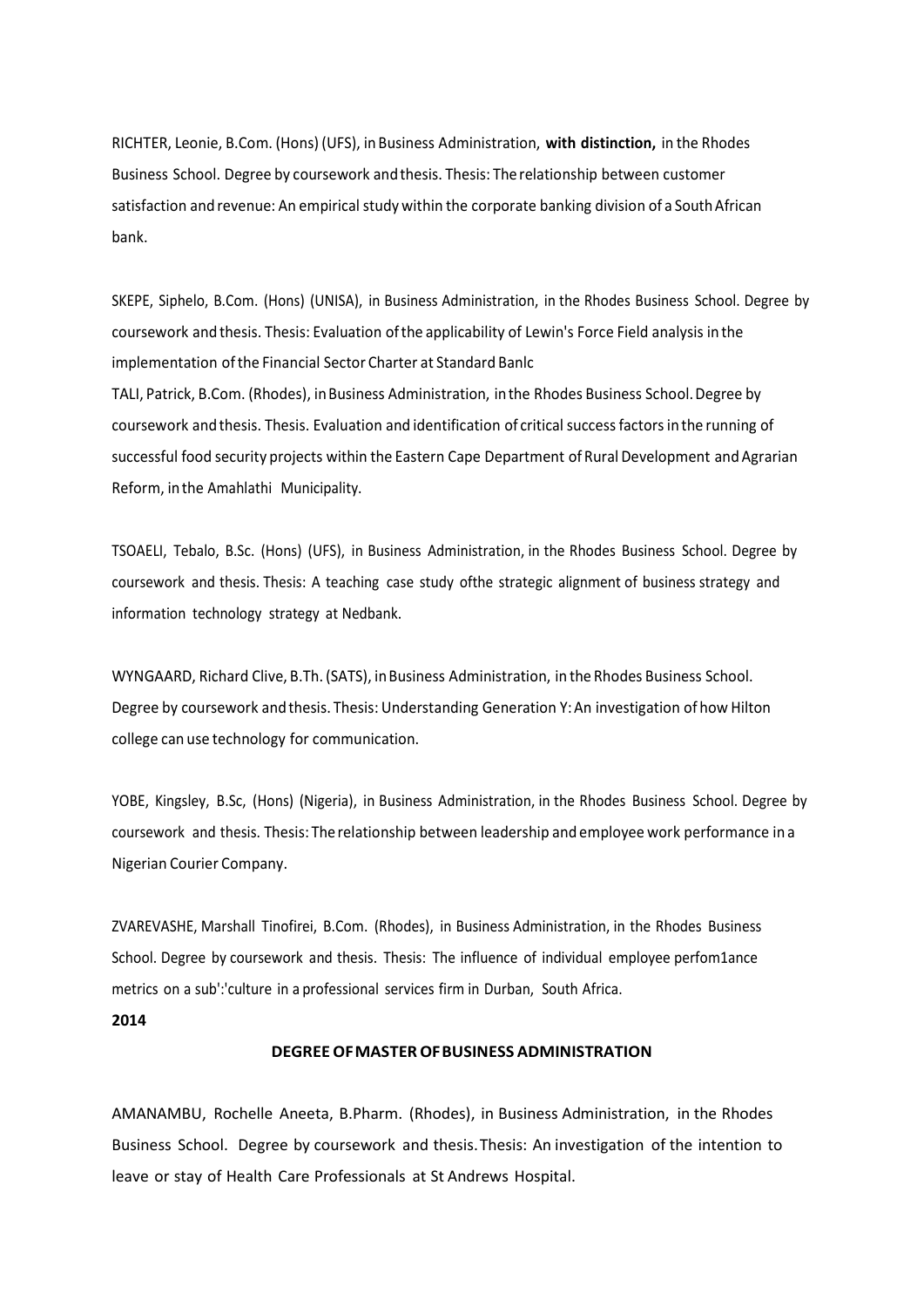CARLISLE, Juliet Hazel, in Business Administration, in the Rhodes Business School. Degree by coursework and thesis. Thesis: Cooperative Member perspectives on the role of social capital in the success of the Heiveld Cooperative in the Northern Cape, South Africa.

CAZA, Akhona Nobusi, B.Com. (Rhodes), in Business Administration, in the Rhodes Business School. Degree by coursework and thesis. Thesis: An evaluation of the quality of customer service provided to large power users by ESKOM in the Eastern Cape.

DUPREEZ, Samuel Johannes Jacobus, B.Eng.(Civil). (UP), in Business Administration, in the Rhodes Business School. Degree by coursework and thesis. Thesis: Readinessforthe implementation of the National Environmental Management Waste Act, 2008 (Act 59 of 2008): The case of Koukamma Municipal Area.

DYASI, Nobuhle Marjorie Pretty, B.Sc. (Zululand), in Business Administration, in the Rhodes Business School. Degree by coursework and thesis.Thesis: An exploratory study of the implementation of a decentralized water service provision model: A case of.Chris Hani District Municipality.

FUNANI, Sirnphiwe Vincent, in Business Administration, in the Rhodes Business School. Degree by coursework and thesis. Thesis: Organisational culture and leadership competencies in ABSA Business Bank: Enterprise Business, Gauteng.

MATEBESE, Zolani Loyiso Bantu, in Business Administration, in the Rhodes Business School. Degree by coursework and thesis. Thesis: An evaluation ofthe city of Johannesburg's Igoli 2002 programme as a response to fiscal crisis and the sustainability thereof from 2003 to 2010.

MFABANE, Masiwakhe, B.Soc.Sci. (Fort Hare), in Business Administration, in the Rhodes Business School. Degree by coursework and thesis. Thesis: The impact of growth on organisational leadership and culture: A case study of a South African listed organisation.

MFEKETHO, Chuma Nqabase Masechaba, B.Com. (Hons) (UCT), in Business Administration, in the Rhodes Business School. Degree by coursework and thesis. Degree:Exploratory study ofthe Enablers and Challenges of a Social Entrepreneur: Case of Dr Govender in the Gelvandale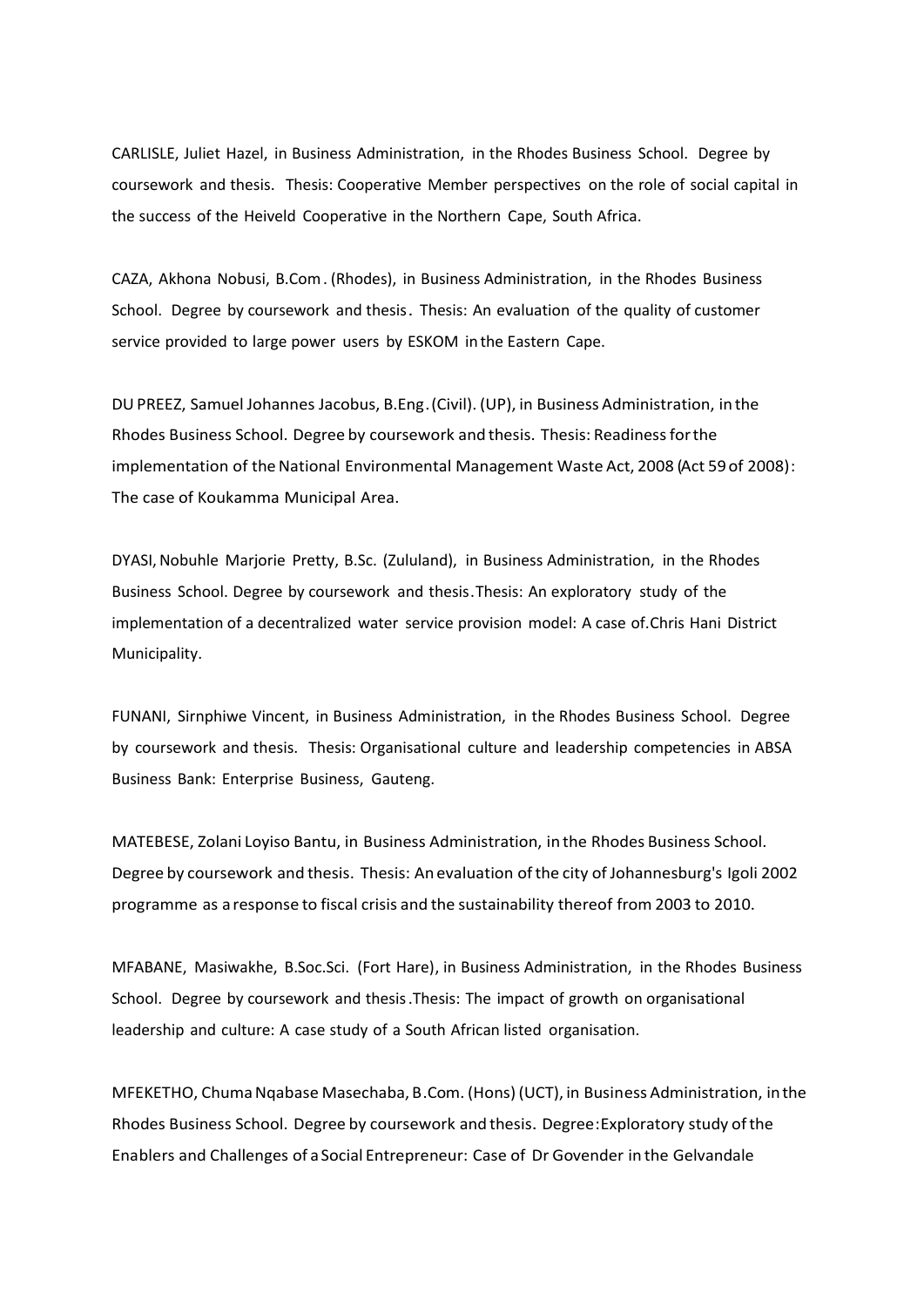Community, Port Elizabeth,South Africa.

MOKITLANE, Ofentse Clifford, B.Com. (UWC), in Business Administration, in the Rhodes Business School. Degree by coursework and thesis. Thesis: An exploratory study- How do Somalishop owners run successful businesses in Soweto, South Africa?

MOONIEYA, Vernon Craig, B.Tech. (Walter Sisulu), in Business Administration, in the Rhodes Business School. Degree by coursework and thesis. Thesis: An evaluation of the perceived effectiveness of the management of the East London Industrial Development Zone (ELIDZ) structural realignment.

MTYALELA, Kanyisa Highly, B.Com. (UPE), in Business Administration, in the Rhodes Business School. Degree by coursework and thesis. Thesis: An evaluation of the delivery of the Eskom Customer Safety Education Programme in the Queenstown Customer Services Area.

NDORO, Tinashe Tsungai Raphael, M.Com. (Rhodes), in Business Adminstration, in the Rhodes Business School. Degree by coursework and thesis. Thesis: The Personality of an Entrepreneur: A Psychobiography of Steve Jobs.

NONXUBA, Mnweba, B.Sc. B.Ed. (Fort Hare), in Business Administration, in the Rhodes Business School. Degree by coursework and thesis. Thesis: Influence of Local Economic Development (LED) strategic leaders on the formulation ofthe Integrated Development Plan (IDP), Makana Local Municipality, Eastern Cape.

SILTh.fl, Maimbo Mark,B.B.A. (Copperbelt), in Business Administration, in the Rhodes Business School.Degree by coursework and thesis. Thesis: Managers'perceptions of performance appraisal implemented at Kansanshi Mine, Zambia.

SOKUTU, Nonkuselo, Pub.Man & Admin. (Walter Sisulu), in Business Administration, inthe Rhodes Business School. Degree by coursework and thesis. Thesis: Towards sustainable municipalities: An evaluation of sustainability integration in Elundini Local Municipality strategy.

TLHAPANE, Keatlaretse Keftlwe, B.Sc. (Durban-Westville), in Business Administration, in the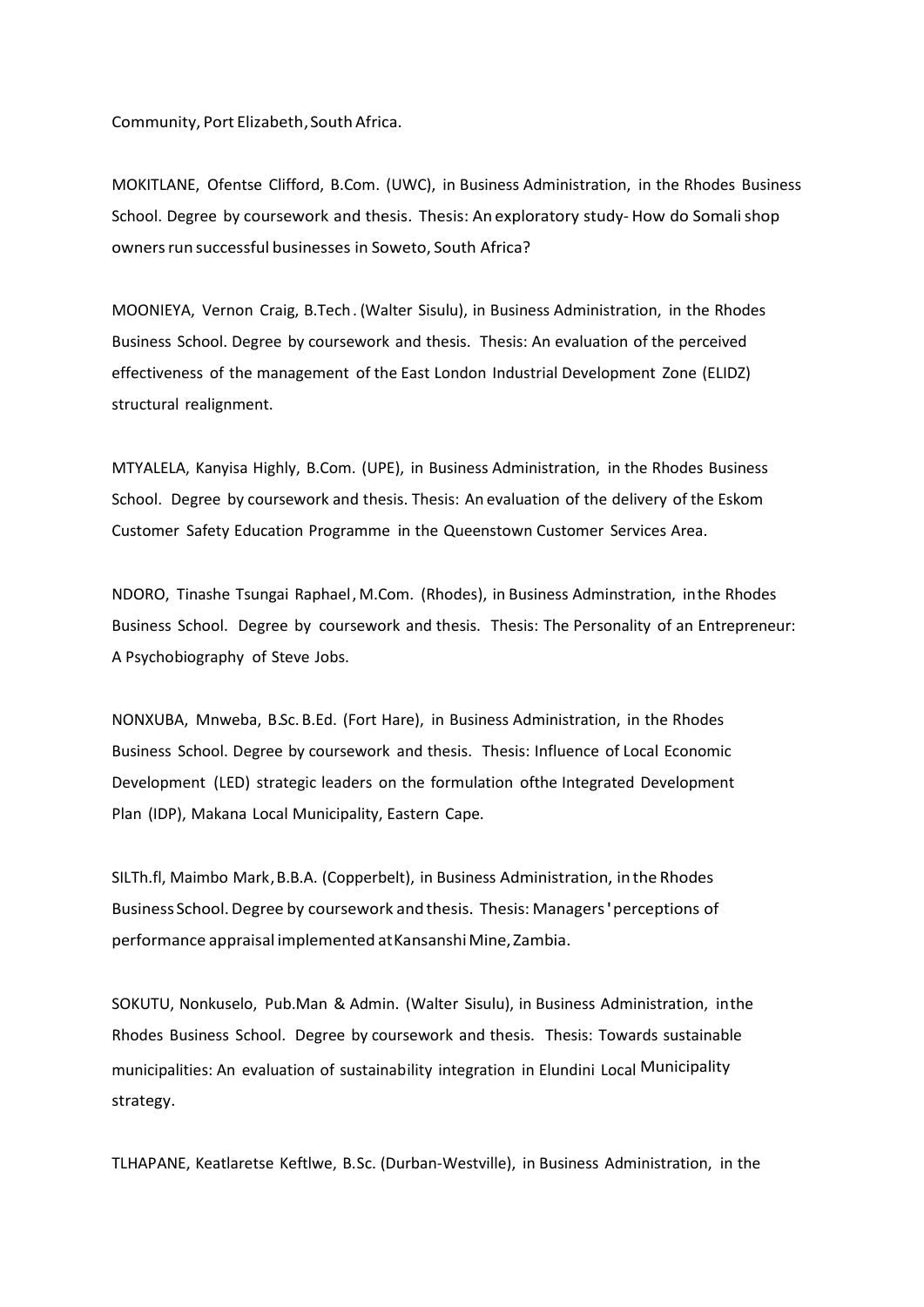Rhodes Business School. Degree by coursework and thesis. Thesis: A case study exploring the level of awareness of NCP Chlorchem's staff of environmental costs associated with hazardous waste.

WAUGH, Geoffrey William, in Business Administration, in the Rhodes Business School. Degree by coursework and thesis. Thesis: A study exploring the relationship between employee happiness and financial performance within a South African financial institution.

## **2015**

## **DEGREE OFMASTER OFBUSINESSADMINISTRATION**

ARCHERY, Derrick, BTech (Engineering) (Tshwane), in Business Administration, in the Rhodes Business School. Degree by coursework and thesis. Thesis: Anevaluation of safety and health training at Mercedes-Benz SouthAfrica (MBSA).

BATIDZIRAI, Davison Herbert, MSc (Natal), inBusiness Administration, in the Rhodes Business School. Degree by coursework and thesis. Thesis: Case study: Profitability drivers in the South African airline industry: Acomparative analysis of SAA and Comair.

BOOI,Mlungisi Wellington, BTech (Environmental Health) (Cape Peninsula),in Business Administration, in the Rhodes Business School. Degree by coursework and thesis. Thesis Performance management of health professionals: A case study of health services in the subdistrict of Buffalo City in Provincial Department of Health in the Eastern Cape.

CHIBBA, Rajesh Chagan, BCom (Rhodes),in Business Administration, in the Rhodes Business School. Degree by coursework and thesis. Thesis: An empirical study on staff turnover and retention within Eskom: Eastern Cape Operating Unit.

FIETZE,Jennifer Anne, Dip (Pharmacy) (Technikon Pretoria), in Business Administration, in the Rhodes Business School.Degree by coursework and thesis. Thesis: The leadership characteristics and development of Doctor Trudy Thomas.

KASSIEM, Wahib, BSc (UCf), in Business Administration, in the Rhodes Business School. Degree by coursework and thesis. Thesis: A case study of organisational change in an employee wellness company and its effects on job satisfaction and organisational climate.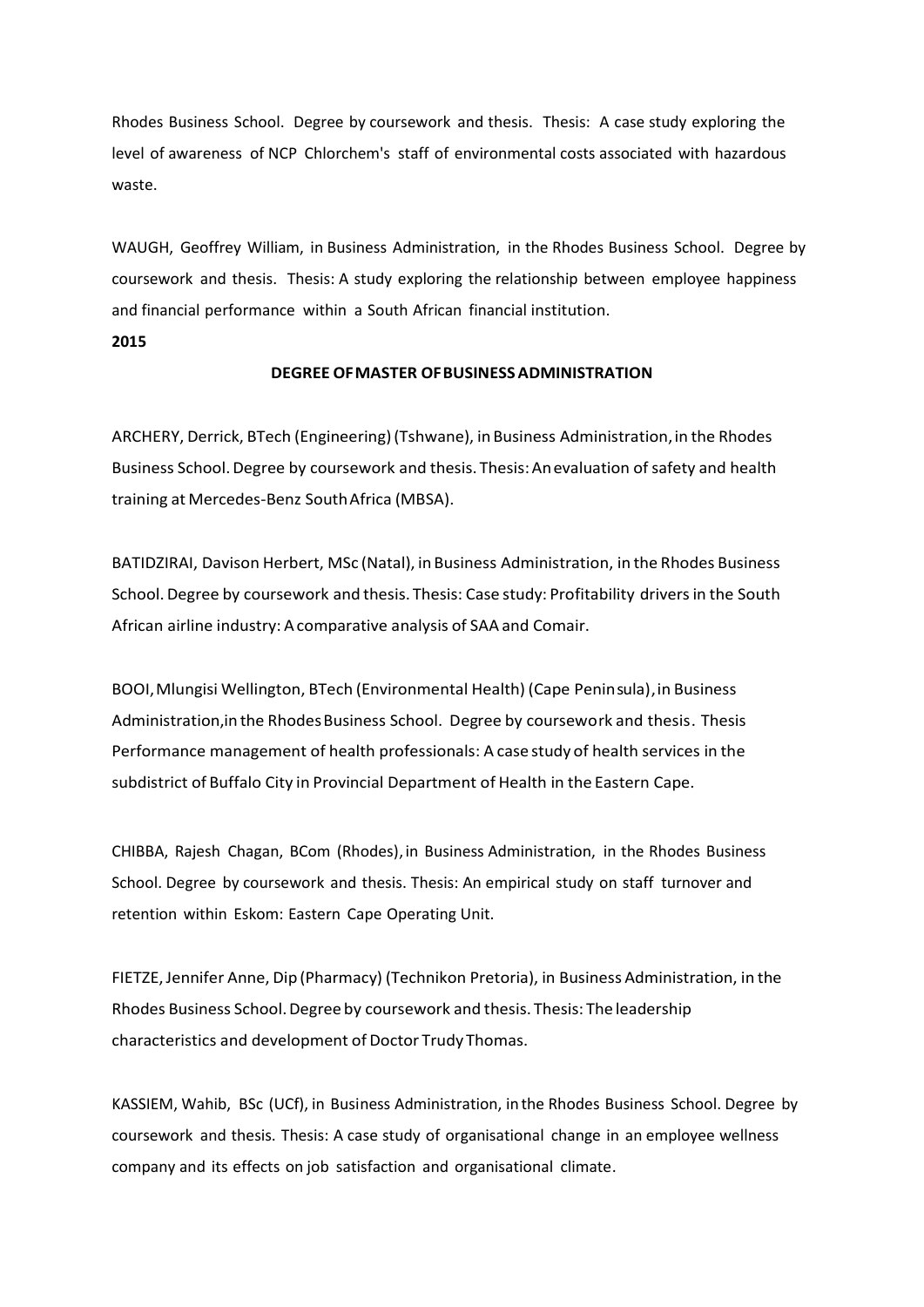LISANI, Ncedo, BAdminHons (Fort Hare), in Business Administration, inthe Rhodes Business School.Degree by coursework and thesis.Thesis:Developing a performance measurement tool to monitor theperformance of a public sector agency abalancedscorecardapproach.

LOADER, Rory James, BBus QCMS), in Business Administration, in the Rhodes Business School. Degree by coursework and thesis. Thesis: Impact of poaching on the marketability of safari lodges in the Eastern Cape.

LUKHELE, Mlungisi Reginald, BCom (Swaziland), in Business Administration,in the Rhodes Business School. Degree by coursework and thesis. Thesis: Evaluation of microinsurance distribution strategy at the bottom of the pyramid by Liberty Life Swaziland.

MADLOPHA, Sboniso Charles, BCur(Swaziland),in Business Administration, in the Rhodes Business School. Degree by coursework and thesis. Thesis: A needs analysis of an employee wellness programme: The case of the financial services regulatory authority (FSRA) of Swaziland.

MAGUBANE, Nokuzola, BCom (Rhodes), in Business Administration, in the Rhodes Business School. Degree by coursework and thesis. Thesis:An evaluation of change communication in ensuring the sustainability of change at Barclays Africa's first "green" building.

MBERI, Mary-Jane, BCom (Rhodes), in Business Administration, in the Rhodes Business School. Degree by coursework and thesis. Thesis: Strategic thinking during a period of turbulence: A case study of Bancabc Zimbabwe.

MCALLISTER, Rozane Ronardo, BTech (Engineering) (Walter Sisulu), in Business Administration, in the Rhodes Business School. Degree by coursework and thesis. Thesis: An evaluation of the implementation of Mercedes Benz production system (MPS) and employee change readiness at Mercedes Benz commercial vehicles South Africa.

MOTSEPE, Sewawatla Carol,Dip (Environmental Health) (Technikon Northern Transvaal), in Business Administration, in the Rhodes Business School. Degree by coursework and thesis. Thesis: A study of barriers and drivers that contribute towards the operations of Energy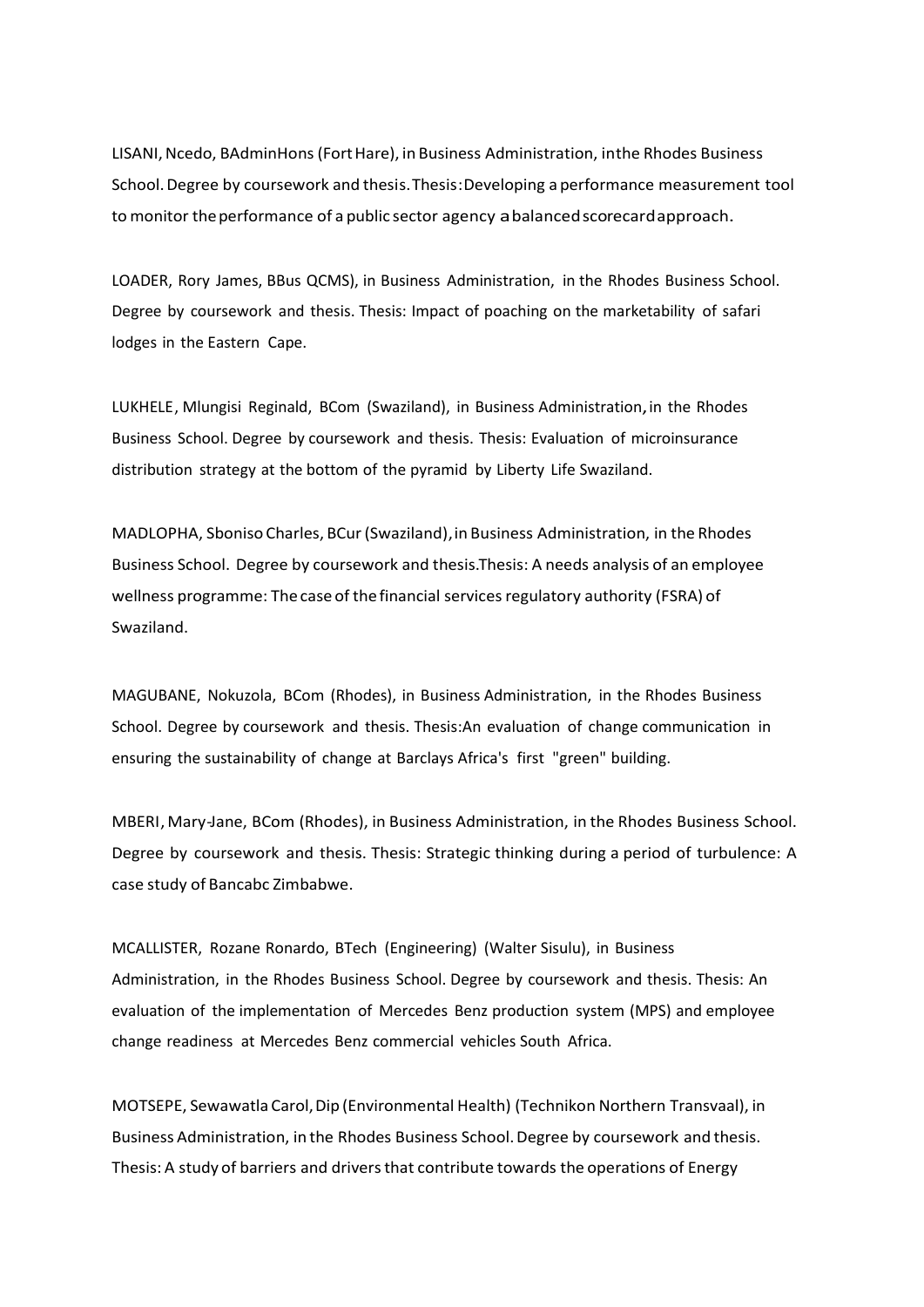Services Companies (ESCOs) in South Africa.

MUNYAI, Pfarelo Pardon, BA (UWC), in Business Administration, in the Rhodes Business School. Degree by coursework and thesis. Thesis: The exploration of influence as a leadership competency amongst emerging adult males.

ONAGA, Chukwuka Moses, MPH (UWC), **with distinction,** in Business Administration, in the Rhodes Business School.Degree by coursework and thesis. Thesis: The impact ofjob redesign on employee job outcomes: The caseof the implementation of a private- public partnership model at a hospital.

QALEEJ, Raaz Hassan, MBA (Pak Lawrence Institute, Pakistan), in Business Administration, in the Rhodes Business School. Degree by coursework and thesis. Thesis: A case study of Siemens Afghanistan: Building a country. Building a company.

SIMAK, Geraldine Josephine, BScHons (Rhodes), **with distinction,** in Business Administration in the Rhodes Business School. Degree by coursework and thesis. Thesis: Feasibility of biodiversity banking in South Africa.

SITYOSHWANA, Ludwe Lusu, in Business Administration, in the Rhodes Business School.Degree by coursework and thesis. Thesis: An exploration of business level strategy at the bottom of the pyramid: A case study of Twizza, Eastern Cape.

THOMPSON, CraigHoward, BSc (UCT), inBusiness Administration, in the Rhodes Business School. Degree by coursework and thesis. Thesis: The consideration and improvement of the sustainability performance monitoring framework for South African water boards.

VAN DER MERWE, Sophie Wilhelmine, BBibl (Stell), BBiblHons (Unisa), in Business Administration, in the Rhodes Business School. Degree by coursework and thesis. Thesis: Perceived breach and violation of the psychological contract in a collectivistic culture.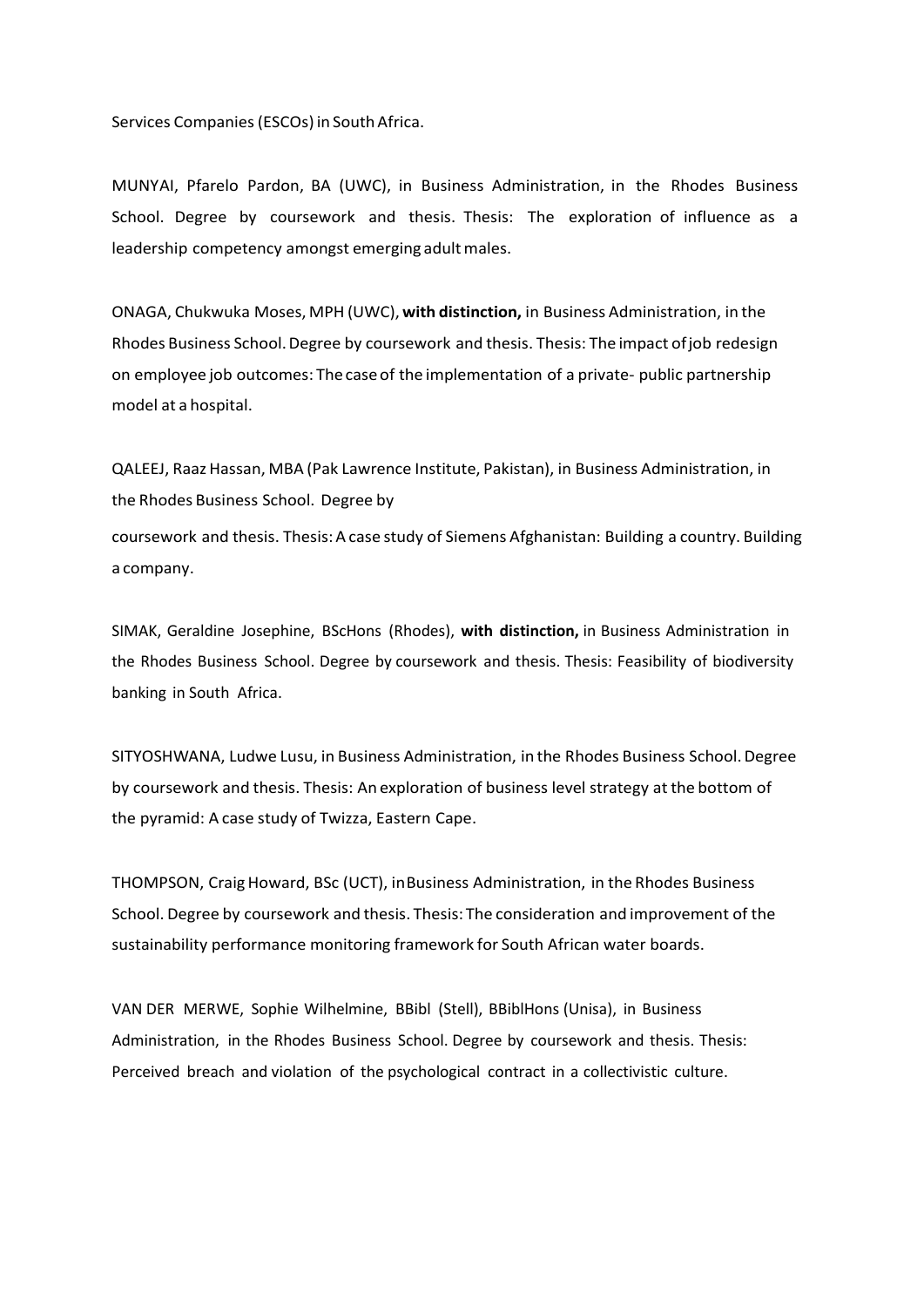# **DEGREE OFMASTER OFBUSINESSADMINISTRATION**

CIESIELSKI, Adrian Adam, BSoc Sci Hons (Rhodes), in Business Administration, in the Rhodes Business School. Degree by coursework and thesis. Thesis: An investigation of green marketing opportunities at Bos Ice Tea.

CONRADIE, Tessa Jane, BA (Rhodes) PDEM (Rhodes), in Business Administration, in the Rhodes Business School. Degree by coursework and thesis. Thesis: The development of a recommended digital marketing strategy for Pan Macmillan South Africa.

GOSS, Cayley Amy, BA (Rhodes) PDEM (Rhodes), in Business Administration, in the Rhodes Business School. Degree by coursework and thesis. Thesis: A study of factors enhancing truck driver retention at Tanker Services, Imperial Logistics, South Africa.

JOHNSTON, Dean Allan, BComHons (Rhodes), in Business Administration, in the Rhodes Business School. Degree by coursework and thesis. Thesis: A study of the influence of employee empowerment on organizational citizenship behaviours of teachers within Grahamstown independent senior schools.

KESHAVE, Hiten Yasvant, BCom, PGDipAcc (Rhodes) CA (SA), in Business Administration, in the Rhodes Business School. Degree by coursework and thesis. Thesis: A survey of employee preferences in the design of a performance management system.

KHOALI, Bafokeng Ngcobile, BSc (Wits), PDEM (Rhodes), in Business Administration, in the Rhodes Business School. Degree by coursework and thesis. Thesis: The exploration of a relationship between leadership styles and organizational commitment of Richards Bay Coal Terminal employees.

KROON, Kim, BA (Rhodes), PDEM (Rhodes), in Business Administration, in the Rhodes Business School. Degree by coursework and thesis. Thesis: An investigation of absenteeism amongst blue-collar workers: A mixed methods approach.

MAHARAJ, Avish, BSocSci (Rhodes), in Business Administration, in the Rhodes Business School. Degree by coursework and thesis. Thesis: Developing a lean and green manufacturing plan for the newspaper printing industry – considering the Rising Sun Printers.

STAPLES, Daryl Nolan, BComHons (Unisa), in Business Administration, in the Rhodes Business School. Degree by coursework and thesis. Thesis: An investigation of the barriers and drivers to CDM renewable energy investment at the Metro, Kouga and Jeffreys Bay windfarms.

STIEBEL, Jessica Lee, BA (Rhodes), PDEM (Rhodes), in Business Administration, in the Rhodes Business School. Degree by coursework and thesis. Thesis: An investigation of servant leadership within Rhodes University sports clubs

# **2016**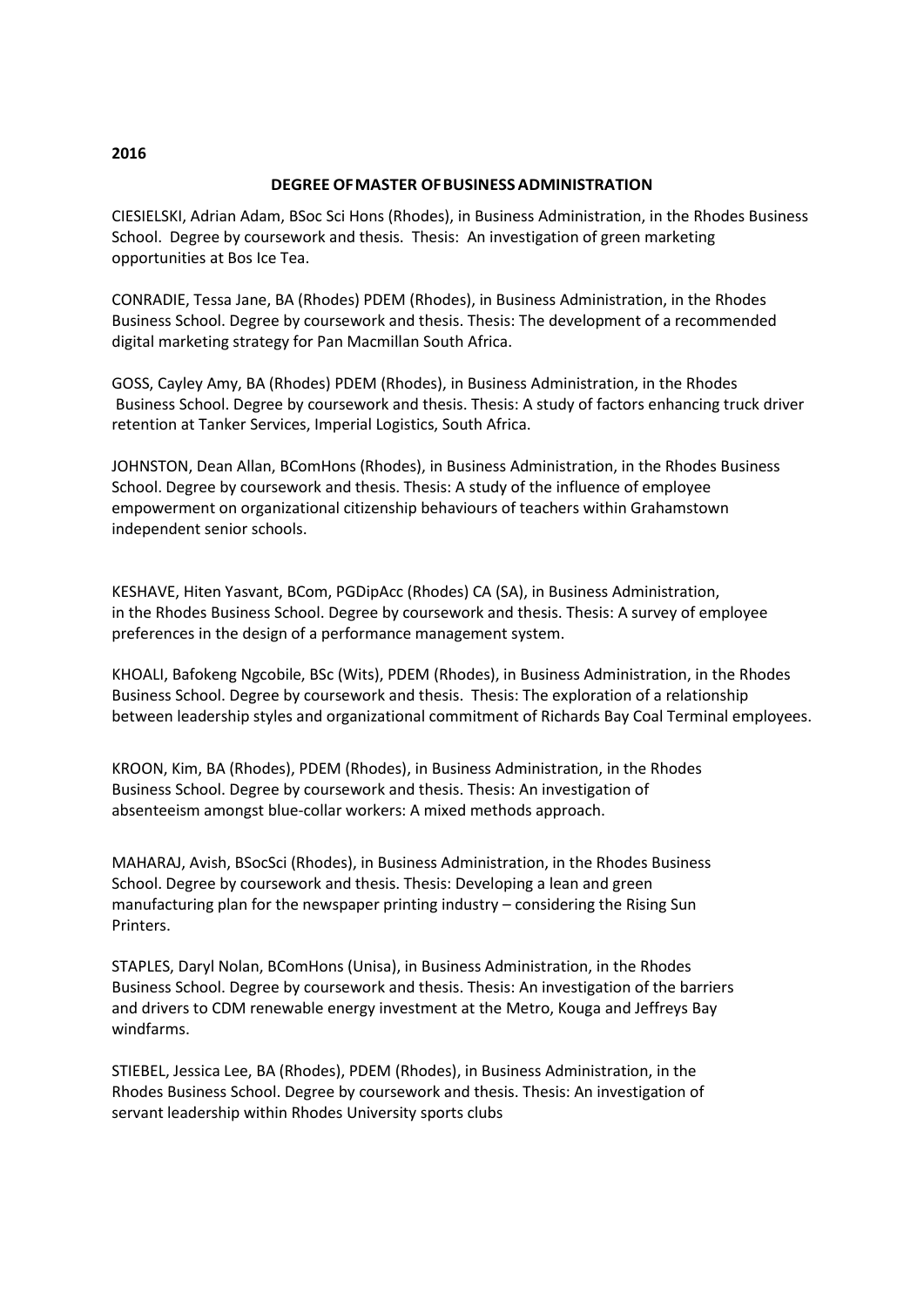# **DEGREE OF MASTER OF BUSINESS ADMINISTRATION**

CHEMBEYA, Edina Matamba, BA (Unisa), in Business Administration, in the Rhodes Business School. Degree by coursework and thesis. Thesis: Drivers of sustainability disclosure in liberty holdings.

CORMACK, Bradley Alexander, BScHons (Rhodes), in Business Administration, with distinction, in the Rhodes Business School. Degree by coursework and thesis. Thesis: Evaluating the share performance of socially responsible investment on the Johannesburg stock exchange.

FORDYCE, Jonathan Bruce, BSocSci, PGDip (Enterprise Management) (Rhodes), in Business Administration, in the Rhodes Business School. Degree by coursework and thesis. Thesis: Analysis of the corporate social investment motives and benefits behind the sponsors' involvement with parkrun South Africa.

GAVAZA, Mudiwa Artwell, BCom, PGDip (Enterprise Management) (Rhodes), in Business Administration, in the Rhodes Business School. Degree by coursework and thesis. Thesis: Assessing the organisational maturity level of Rhodes Music Radio with the introduction of social media.

GITHIRI, Duncan Wanjau, NatDip (Aircraft Piloting), in Business Administration, in the Rhodes Business School. Degree by coursework and thesis. Thesis: Airline revenue management – performance measure of South African Airways origin-destination revenue management.

KAMONA, Oabona Bonnie, BSocSci, PGDip (Enterprise Management) (Rhodes), in Business Administration, in the Rhodes Business School. Degree by coursework and thesis. Thesis: An analysis of organisational culture in a restaurant in Grahamstown, South Africa.

MBOLEKWANO, Veliswa Agnes, BTech (CPUT), in Business Administration, in the Rhodes Business School. Degree by coursework and thesis. Thesis: Middle management communication in the midst of a crisis.

MCNAUGHTON, Peter Stanley, BScAgric (Stell), in Business Administration, in the Rhodes Business School. Degree by coursework and thesis. Thesis: To explore the relationship of job satisfaction as measured on the job descriptive index with sales performance per individual.

MPEPO, Bulelwa Ntombentle, BTech (PE Technikon), BEd (Rhodes), HDE (Unisa), in Business Administration, in the Rhodes Business School. Degree by coursework and thesis. Thesis: An exploration of employee readiness for change at Walter Sisulu University.

MUSUWO, Getrude Tafadzwa, BCom, PGDip (Enterprise Management) (Rhodes), in Business Administration, in the Rhodes Business School. Degree by coursework and thesis. Thesis: An analysis of the effect that the requirement for integrated reporting has had on the description of the strategy and strategic planning process of three South African banks from 2012 to 2014.

NTULI, Thulani, Cert. (Manufacturing Industry) (SA-German Chamber of Commerce and Industry), in Business Administration, in the Rhodes Business School. Degree by coursework and thesis. Thesis: Evaluating the impact of responsible investing strategies on fund performance.

SMITH, Brendon Michael, BCom, PGDip (Enterprise Management) (Rhodes), in Business

**2017**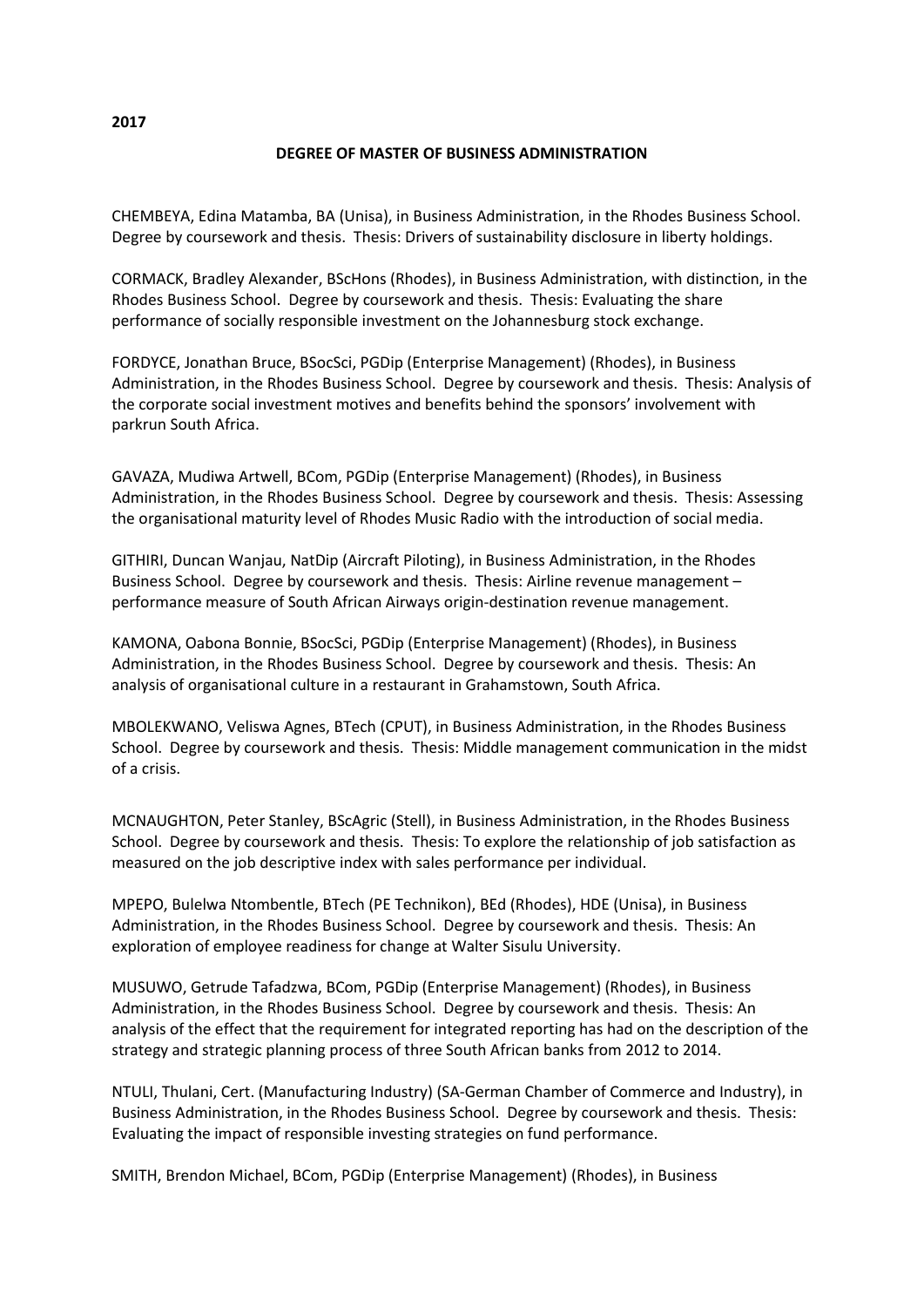Administration, in the Rhodes Business School. Degree by coursework and thesis. Thesis: Motives behind the implementation of renewable energy sources in South African businesses.

SNOMBO, Kanyisa, BTech (NMMU), in Business Administration, in the Rhodes Business School. Degree by coursework and thesis. Thesis: Factors affecting the implementation of the water services provision (WSP) strategy at Amathole district municipality (ADM).

SOKO, Leon Lenny Kudzaishe, BCom, PGDip (Enterprise Management) (Rhodes), in Business Administration, in the Rhodes Business School. Degree by coursework and thesis. Thesis: An investigation of the relationship between corporate social responsibility (CSR) and financial performance of companies listed on the Johannesburg stock exchange (JSE) in South Africa.

TERNEL, Desiree Maeva, BBusMan (ISEFAC), in Business Administration, in the Rhodes Business School. Degree by coursework and thesis. Thesis: Sustainable tourism opportunities for Mauritius.

VAN LINGEN, Matthew Andrew John, BComHons (Stell), in Business Administration, in the Rhodes Business School. Degree by coursework and thesis. Thesis: A sustainability assessment of the new Inxuba Yethemba local municipality.

WEDDERBURN-MAXWELL, Morgan Keir, BCom, PGDip (Enterprise Management) (Rhodes), in Business Administration, in the Rhodes Business School. Degree by coursework and thesis. Thesis: An evaluation of clinical governance within a private radiology organization in South Africa.

# **2018**

# **DEGREE OF MASTER OF BUSINESS ADMINISTRATION**

BABU, Bithun, BCom (Rhodes), in Business Administration, in the Rhodes Business School. Degree by coursework and thesis. Thesis: An investigation of the leadership practices and organizational culture at a private Christian school.

BALL, Leslie Thomas Saddleton, BSc, PGDip (Enterprise Management) (Rhodes), in Business Administration, in the Rhodes Business School. Degree by coursework and thesis. Thesis: How CEOs differ in response to different circumstances and in the context of succession: Anglo-American – A case study.

CUTHBERT, Carol Elaine, BAHons, AdvCert (Information Systems Management) (Pretoria), in Business Administration, in the Rhodes Business School. Degree by coursework and thesis. Thesis: Schooling and Institution Quality linked to Earnings in the Eastern Cape.

DOM, Veliswa Virginia, HDip (Education) (Fort Hare), BEd (Unisa), BTech (Engineering) (NMMU), Bed (Rhodes), in Business Administration, in the Rhodes Business School. Degree by coursework and thesis. Thesis: A survey of organizational culture and organizational performance in a manufacturing company.

HOWDEN, Ryan Bradley, BA, PGDip (Enterprise Management) (Rhodes), in Business Administration, in the Rhodes Business School. Degree by coursework and thesis. Thesis: Historical analysis of leadership styles on headmasters at Kingswood College from 1993 to 2017.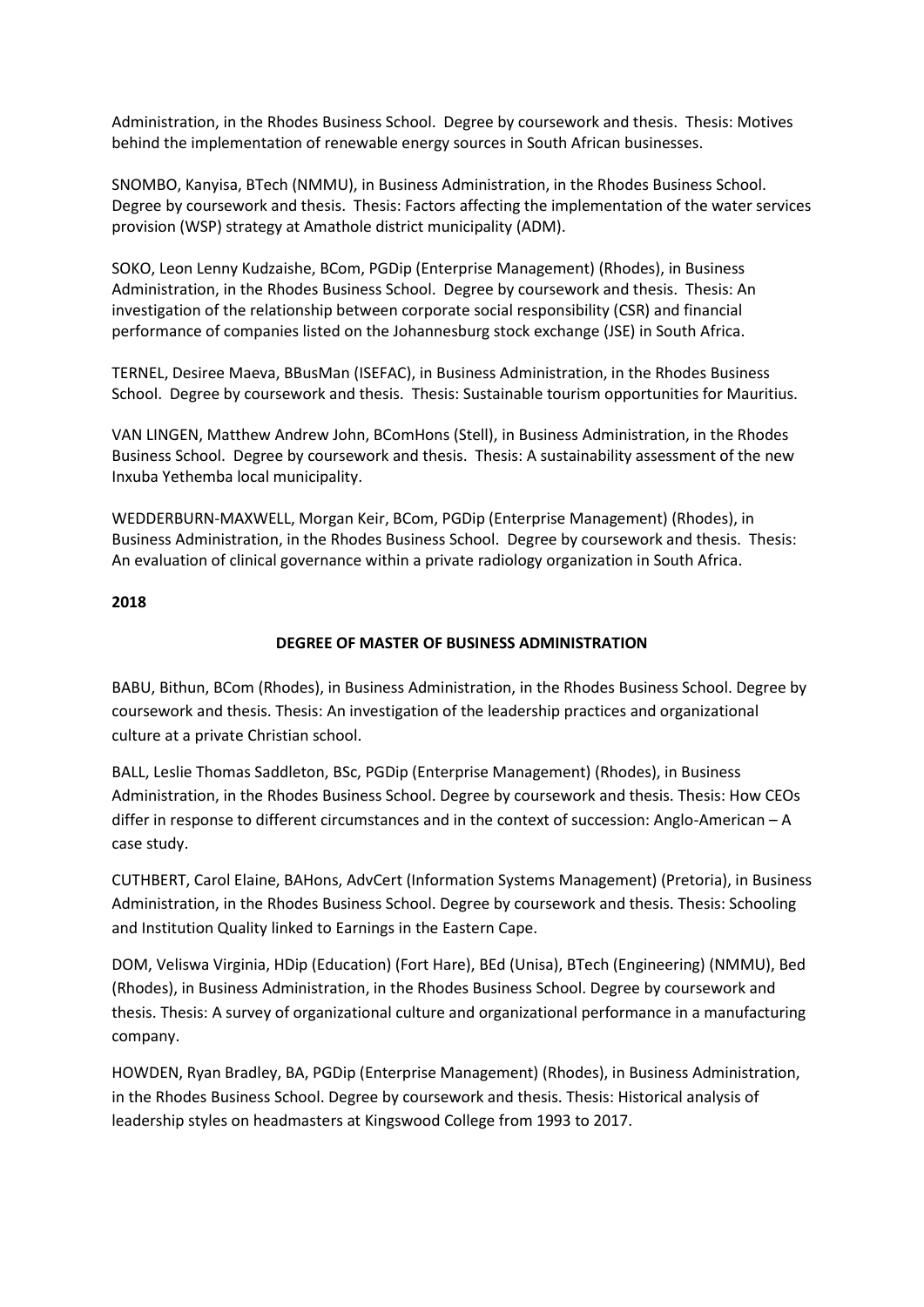LEAVER, Brian Jeffrey, BA, PGDip (Enterprise Management) (Rhodes), in Business Administration, in the Rhodes Business School. Degree by coursework and thesis. Thesis: Strategy implementation at the Rand Water Board.

MAJIKIJELA, Vuyolwethu, BComHons (UKZN), in Business Administration, in the Rhodes Business School. Degree by coursework and thesis. Thesis: An assessment of own revenue management for financial sustainability of the Eastern Cape Municipalities.

MARAMBANA, Nonkululeko, BCom (Banking Management) (Milpark Business School, in Business Administration, in the Rhodes Business School. Degree by coursework and thesis. Thesis: Ana analysis of stakeholder engagement in the integrated development planning proves: A case study of Blue Crane Route Local Municipality.

MOORE, Aminah, Dip (Business Administration and Management (ABMA), in Business Administration, in the Rhodes Business School. Degree by coursework and thesis. Thesis: Ana analysis of the role of relational leadership on, the formation of organizational culture.

NODIKIDA, Mzulungile, MD (Institute of Villa Clara), Dip Obst (SA), in Business Administration, in the Rhodes Business School. Degree by coursework and thesis. Thesis: The review of the re-structuring of the Nelson Mandela Academic Hospital through the change management approach.

PETZER, Liane, BCom (Banking) (Milpark Business School), in Business Administration, in the Rhodes Business School. Degree by coursework and thesis. Thesis: The relationship between authentic leadership and employee performance: can this relationship be mediated by satisfaction.

VAN WYK, Nicholas Kelly, BScHons (Rhodes), in Business Administration, in the Rhodes Business School. Degree by coursework and thesis. Thesis: Barriers and drivers to the implementation of renewable energy technologies in South Africa's aquaculture industry.

VENA, Nomava Vinolia, BPed (Arts) (Fort Hare), in Business Administration, in the Rhodes Business School. Degree by coursework and thesis. Thesis: An exploratory study of Barriers and Enablers of Strategy Execution in the Eastern Cape Department of Education in South Africa.

WYNGAARD, Shaun Peter, in Business Administration, in the Rhodes Business School. Degree by coursework and thesis. Thesis: The impact of organisational leadership on job satisfaction at a specific bank in the Eastern Cape.

# **2019**

# **DEGREE OF MASTER OF BUSINESS ADMINISTRATION**

ARENDSE, David Matthew, BTh (The Baptist Theological College of Southern Africa), in Business Administration, in the Rhodes Business School. Degree by coursework and thesis. Thesis: Factors influencing parents' decisions when choosing St Stithians College.

DONALD, Charlene Chenaye, BA, PGDip (Enterprise Management) (Rhodes), in Business Administration, in the Rhodes Business School. Degree by coursework and thesis. Thesis: The diffusion of Max condoms among young women in KwaZulu-Natal.

HALLEY, Keagan Desmond, BScHons (Rhodes), in Business Administration, in the Rhodes Business School. Degree by coursework and thesis. Thesis: Assessing the performance of the 'Aquaculture Operation Phakisa Strategy' implementation from a stakeholder perspective.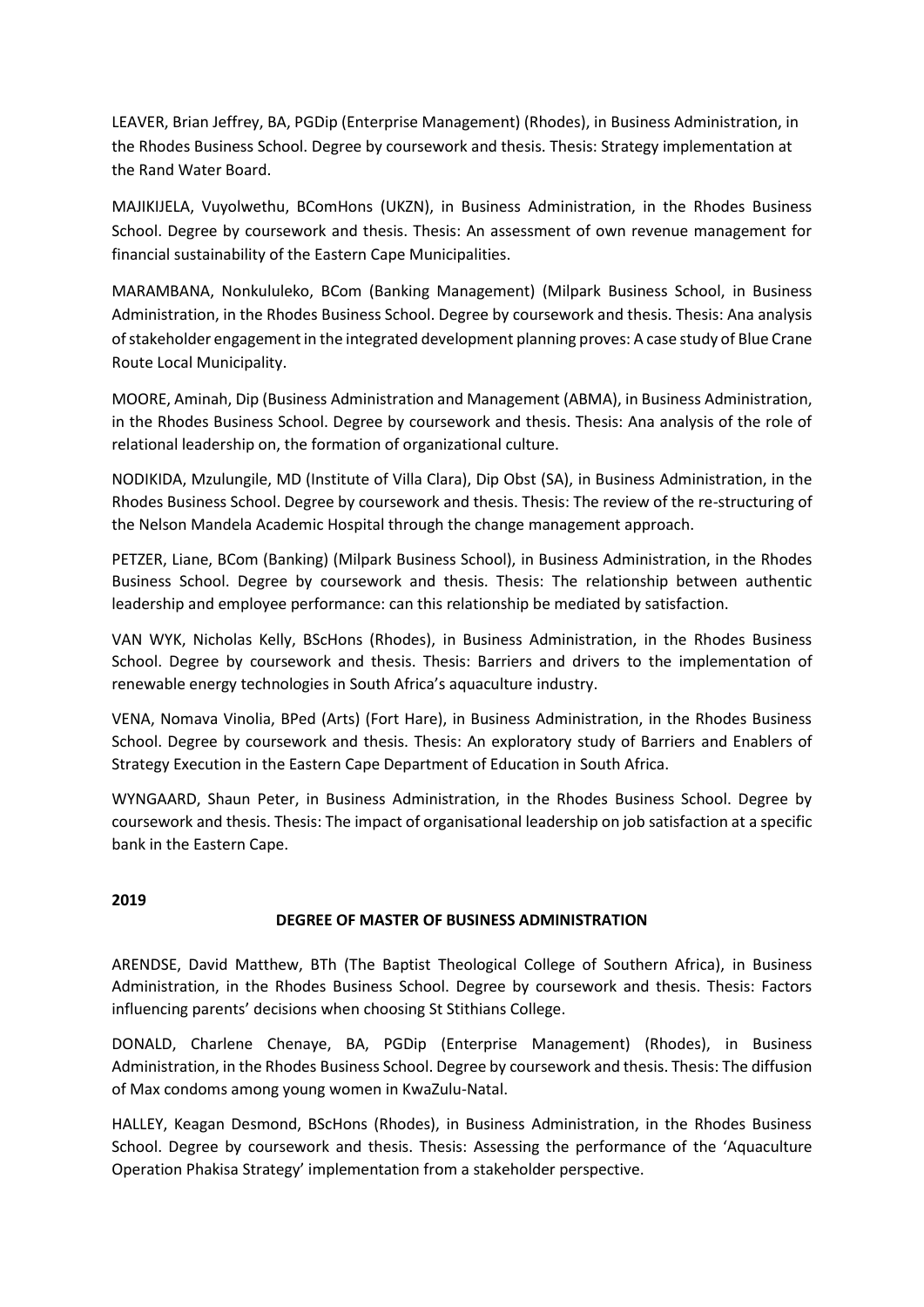HEMPEL, Martin Johan, BEng (Mechanical) (Stell), in Business Administration, in the Rhodes Business School. Degree by coursework and thesis. Thesis: The effect of age and culture on brand loyalty in the South African Motor Industry.

KOFI, Linda, BSc, HDE (Unitra), in Business Administration, in the Rhodes Business School. Degree by coursework and thesis. Thesis: The role of leadership in shaping school culture in a Secondary School.

MAKHOLWANE, Nobubele, AdvDip (Project Management). PGDip (Project Management) (Cranefield College), in Business Administration, in the Rhodes Business School. Degree by coursework and thesis. Thesis: An analysis of barriers to employee adoption of workplace health and safety standards at Eskom, Grahamstown.

MAMETSE, Mmankitseng Lerato, BA (Rhodes), PGDip (Business Admin) (Milpark), in Business Administration, in the Rhodes Business School. Degree by coursework and thesis. Thesis: An exploratory study of accelerator programmes in South Africa.

MQOMBOTI, Sakhile Daniel, BBA (Mancosa), BComHons (Wits), in Business Administration, in the Rhodes Business School. Degree by coursework and thesis. Thesis: The influence of leadership styles on employee commitment in the retail industry.

NAKANI-MAPOMA, Xoliswa Faith, BJuris, LLB (Fort Hare), LLM (UCT), in Business Administration, in the Rhodes Business School. Degree by coursework and thesis. Thesis: A case study of role conflict experience by change champions during organisational change.

NYAMANDE, Godfrey, BTech (VUT), MPhil (Eng Mgt) (UJ), in Business Administration, in the Rhodes Business School. Degree by coursework and thesis. Thesis: A corporate social responsibility (CSR) analysis of the transformation of the mobile telephone industry in South Africa.

**2020** 

# **DEGREE OF MASTER OF BUSINESS ADMINISTRATION**

BAKER, Nadia Samantha, in Business Administration, in the Rhodes Business School. Degree by coursework and thesis. Thesis: Social Media Big Data: A Diary Study of Ten Pharmaceutical Firms.

BALOYI, Glenda, BScHons (UNISA), in Business Administration, in the Rhodes Business School. Degree by coursework and thesis. Thesis: The benefits and challenges of implementing the Equator Principles: The Case of Four Large Banks in South Africa, through the eyes of the Project Finance Teams.

BLIGNAUT, Anna Cornelia, BScHons (NWU), in Business Administration, in the Rhodes Business School. Degree by coursework and thesis. Thesis: An analysis of indicators disclosed in the Integrated Annual Reports of selected South African retailers.

CHAKONZA, Hawkins, Dip (Marketing Management), Dip (Purchasing and Materials Management) (IAC), in Business Administration, in the Rhodes Business School. Degree by coursework and thesis.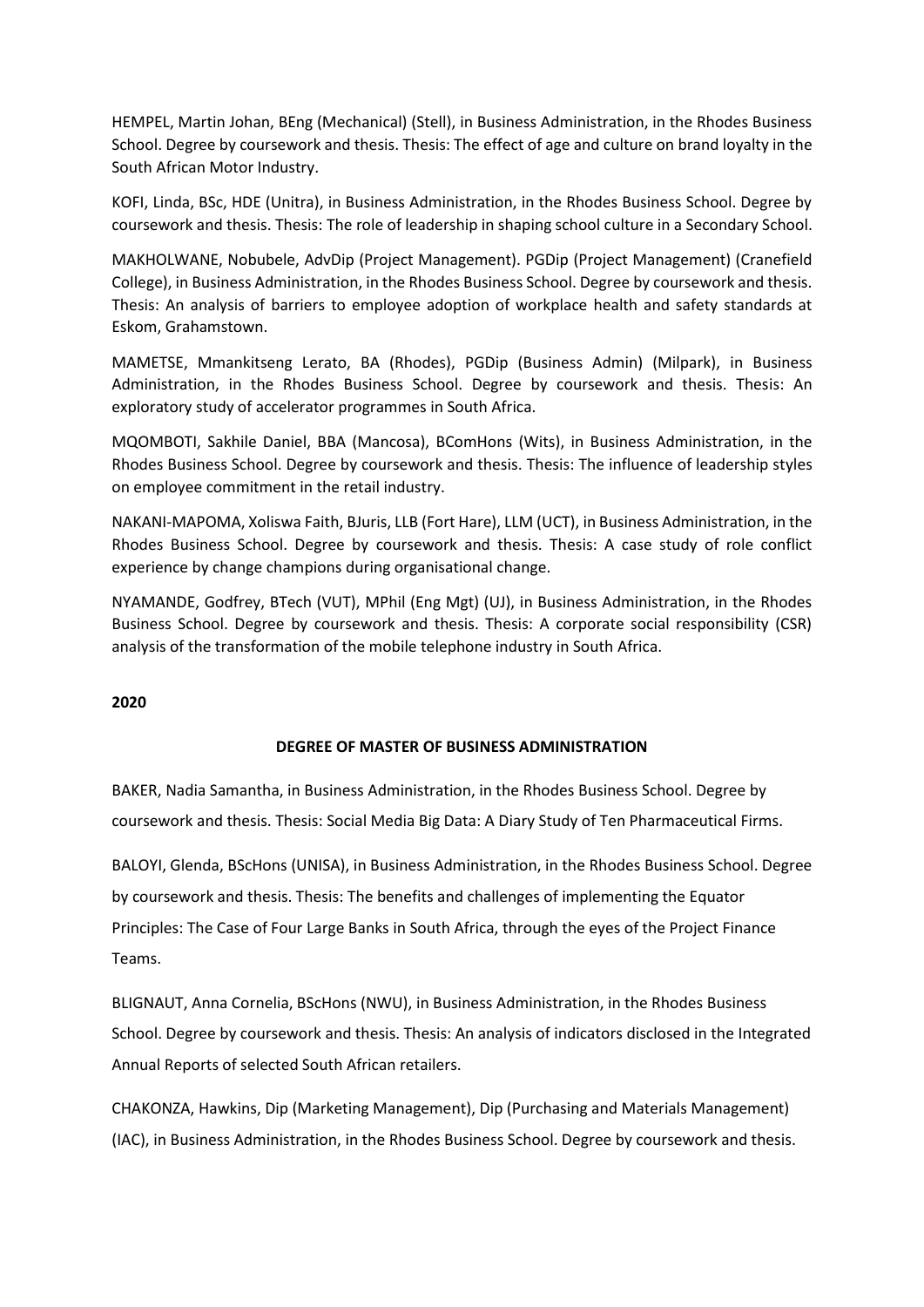Thesis: Evaluation of the role of ethical leadership development on organisational performance: The case of Econet wireless Zimbabwe.

DHOBHA, Howard, BScHons (Zimbabwe), in Business Administration, in the Rhodes Business School. Degree by coursework 13 and thesis. Thesis: Developing an organisational culture in support of organisational capacity for change: The case of a South African bank.

FERREIRA, Anton William, MSc (Stell) in Business Administration, in the Rhodes Business School. Degree by coursework and thesis. Thesis: An evaluation of social sustainability practices in an agrobased private company in the Eastern Cape.

FLEMING, Linda Margaret, BComHons (UNISA), in Business Administration, in the Rhodes Business School. Degree by coursework and thesis. Thesis: An analysis of the public reporting of organisational resilience found within the integrated reports of a large state-owned enterprise.

GUDU, Daniel, in Business Administration, in the Rhodes Business School. Degree by coursework and thesis. Thesis: A comparative analysis of social media brand image of insurance companies in South Africa: A longitudinal study.

KAWANA, Susan Mulemwa, PGDip (Business Administration), BTech (Business Administration) (Polytechnic of Namibia), in Business Administration, in the Rhodes Business School. Degree by coursework and thesis. Thesis: An exploration of organizational expectations of different generations of employees during change.

MBATHA, Erica Isabel Tavares Da Silva, MSc (Rhodes), in Business Administration, in the Rhodes Business School. Degree by coursework and thesis. Thesis: The effects of education on economic growth and global competitiveness: A statistical approach.

MNQETA, Lusanda, PGDip (Enterprise Management) (Rhodes), in Business Administration, in the Rhodes Business School. Degree by coursework and thesis. Thesis: Social media and brand image: A longitudinal study of Eastern Cape universities.

MTSHALI, Sibusiso, BScHons (UJ), in Business Administration, in the Rhodes Business School. Degree by coursework and thesis. Thesis: 14 Evaluating staff experiences of human resource processes and the effect this has on strategy implementation in a PPP hospital in the Eastern Cape Province of South Africa.

NKOSIMBINI, Aphiwe, BCom, LLB (Rhodes), in Business Administration, in the Rhodes Business School. Degree by coursework and thesis. Thesis: Exploring situational leadership as a key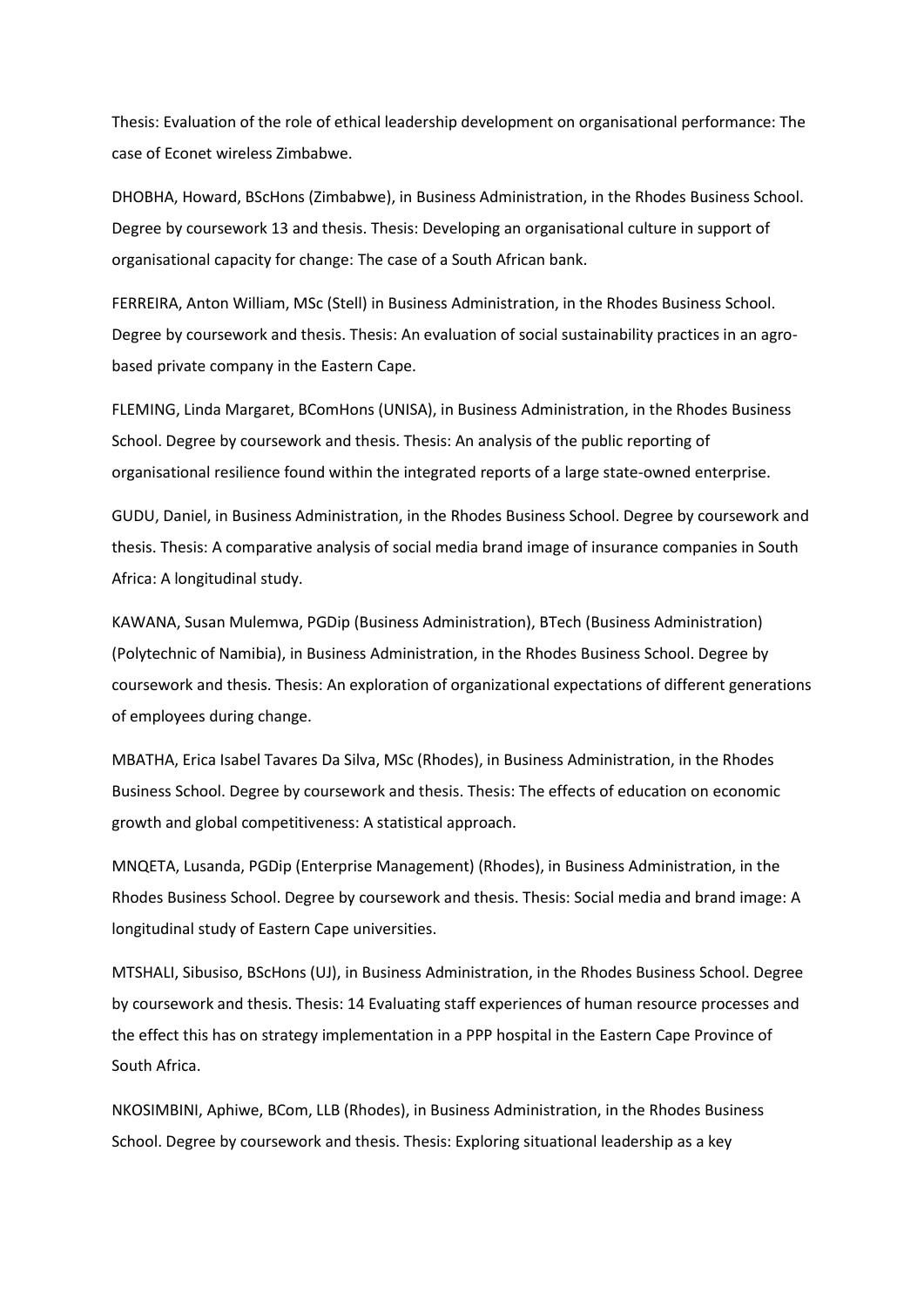competence in driving the implementation of the Integrated Development Plan of a South African municipality.

PILLAY, Sylvester, PGDip (Enterprise Management) (Rhodes), in Business Administration, in the Rhodes Business School. Degree by coursework and thesis. Thesis: The impact of the Dieselgate scandal on the customer equity in the South African automotive industry.

SAKUBA, Siyasanga, BCom (UNISA), in Business Administration, in the Rhodes Business School. Degree by coursework and thesis. Thesis: An investigation of the internal challenges that hinder sustainability of the Furntech Nyanga incubates.

SHIIMI, Victoria, PGDip (Business Administration) (UNAM), in Business Administration, in the Rhodes Business School. Degree by coursework and thesis. Thesis: An exploratory study UNAM's opportunities of being an entrepreneurial University.

ZOZI, Vuyokazi, PGDip (Enterprise Management) (Rhodes), in Business Administration, in the Rhodes Business School. Degree by coursework and thesis. Thesis: A case study of how leaders shaped the culture of an organisation during a merger.

### **2021**

## **DEGREE OF MASTER OF BUSINESS ADMINISTRATION**

BROWN, Nicola Jayne, BSc (UCT), in Business Administration, in the Rhodes Business School. Degree by coursework and thesis. Thesis: A proposed framework for the development of urban agriculture in South African cities. Supervisor: Ms LM Greyling.

DANIEL, Anna, Nat Dip (Commerce) (Polytech of Namibia), BAcc (Namibia), in Business Administration, in the Rhodes Business School. Degree by coursework and thesis. Thesis: Exploring the role of supervisors in developing employee commitment in a Namibian Public Institution from the subordinates' perspective. Supervisor: Mr KL Rafferty.

HAASBROEK, Juan Gert Diedericks, BComHons (NMMU), in Business Administration, in the Rhodes Business School. Degree by coursework and thesis. Thesis: The relationship between organisational leadership and job satisfaction of three generational age groups in a school context. Supervisor: Mr KL Rafferty.

MALI, Desiree Mandisa, Nat Dip (Marketing) (NMMU), in Business Administration, in the Rhodes Business School. Degree by coursework and thesis. Thesis: An analysis of how leadership has shaped a culture 15 of customer centricity in the branch of a bank. Supervisor: Professor NJ Pearse.